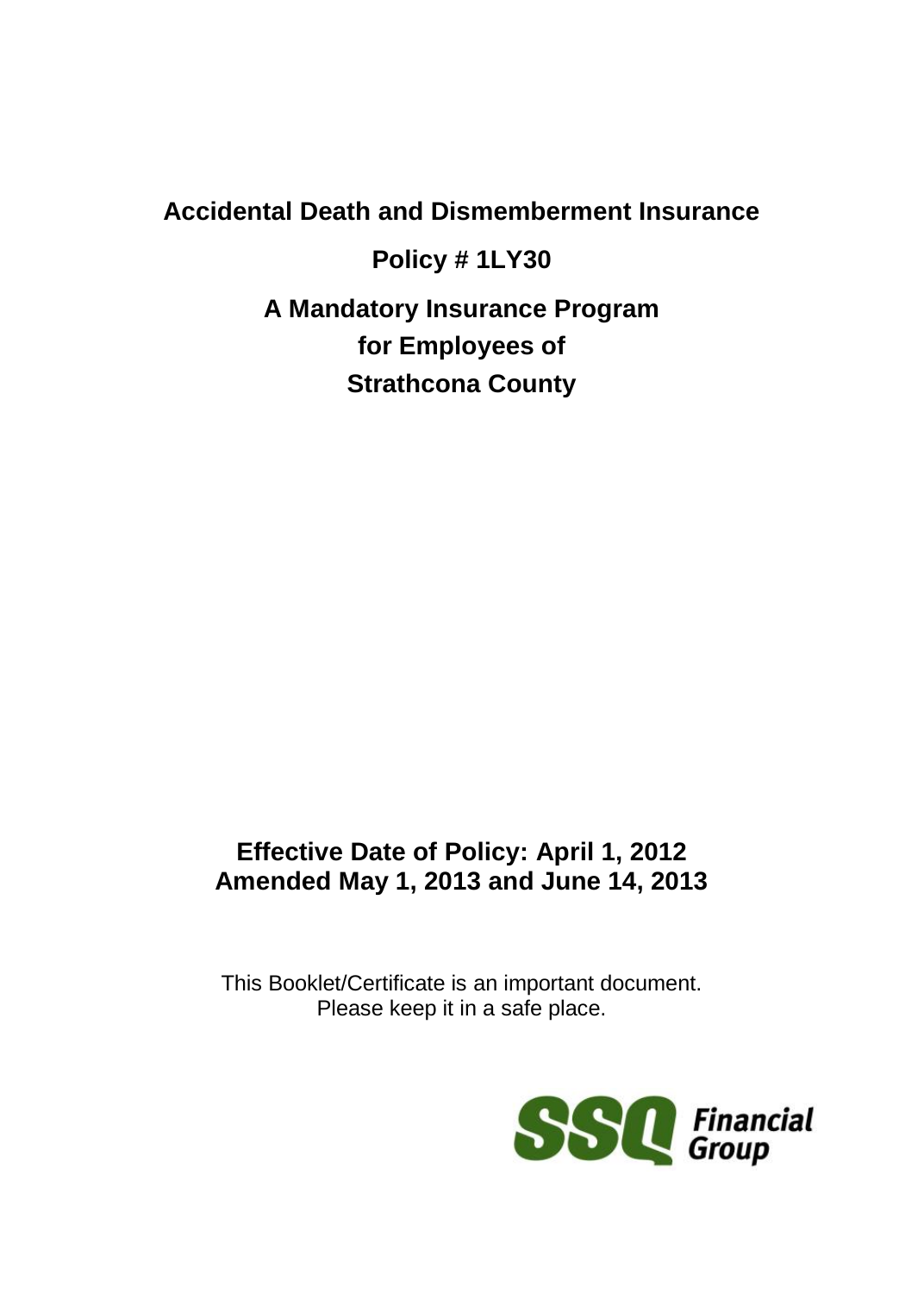# **Table of Contents**

| WHAT IS ACCIDENTAL DEATH AND DISMEMBERMENT INSURANCE?4<br>WHO NEEDS ACCIDENTAL DEATH AND DISMEMBERMENT INSURANCE?4<br>WHY SHOULD YOU CONSIDER ACCIDENTAL DEATH AND DISMEMBERMENT |  |
|----------------------------------------------------------------------------------------------------------------------------------------------------------------------------------|--|
| <b>DEFINITIONS - FOR A BETTER COMPREHENSION OF THIS</b>                                                                                                                          |  |
|                                                                                                                                                                                  |  |
|                                                                                                                                                                                  |  |
|                                                                                                                                                                                  |  |
| COVERED ACCIDENTAL DEATH AND DISMEMBERMENT BENEFITS18<br>CONVERSION TO AN INDIVIDUAL INSURANCE CONTRACT30                                                                        |  |
|                                                                                                                                                                                  |  |
|                                                                                                                                                                                  |  |
|                                                                                                                                                                                  |  |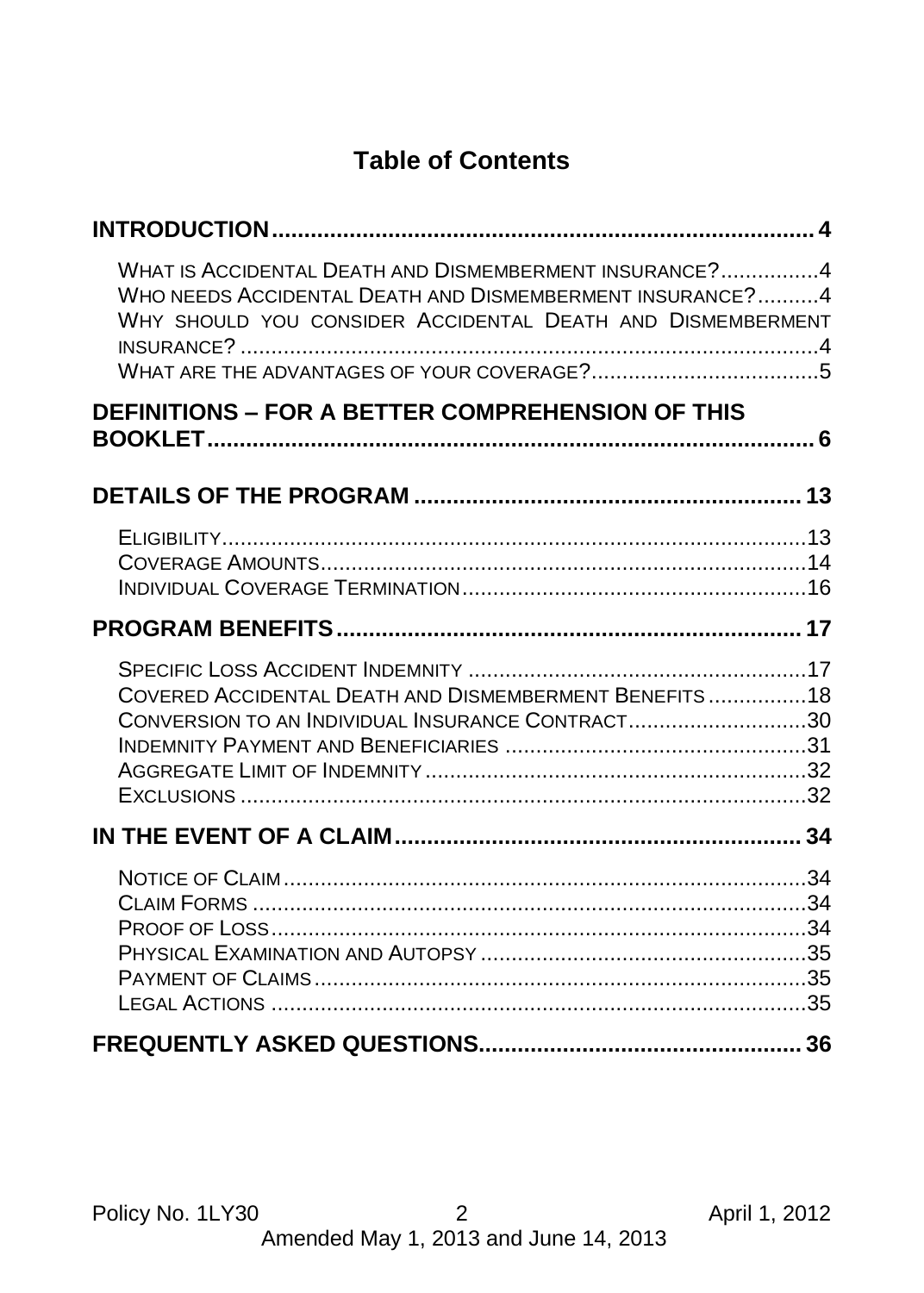This booklet is an outline of SSQ Insurance Company Inc. Accidental Death and Dismemberment insurance program offered to Employees of the Policyholder. It is designed to help you learn more about the coverage offered under this insurance program. This booklet should be retained for reference.

The Accidental Death and Dismemberment #1LY30 group insurance program's Master Application, endorsements and attached papers, if any, and the entire contract of insurance, all referred to hereafter as the "Policy", set forth the terms and conditions of the insurance program. All rights and obligations are determined in accordance with the Policy, not this booklet. For exact provisions of coverage offered, please contact your Human Resources department.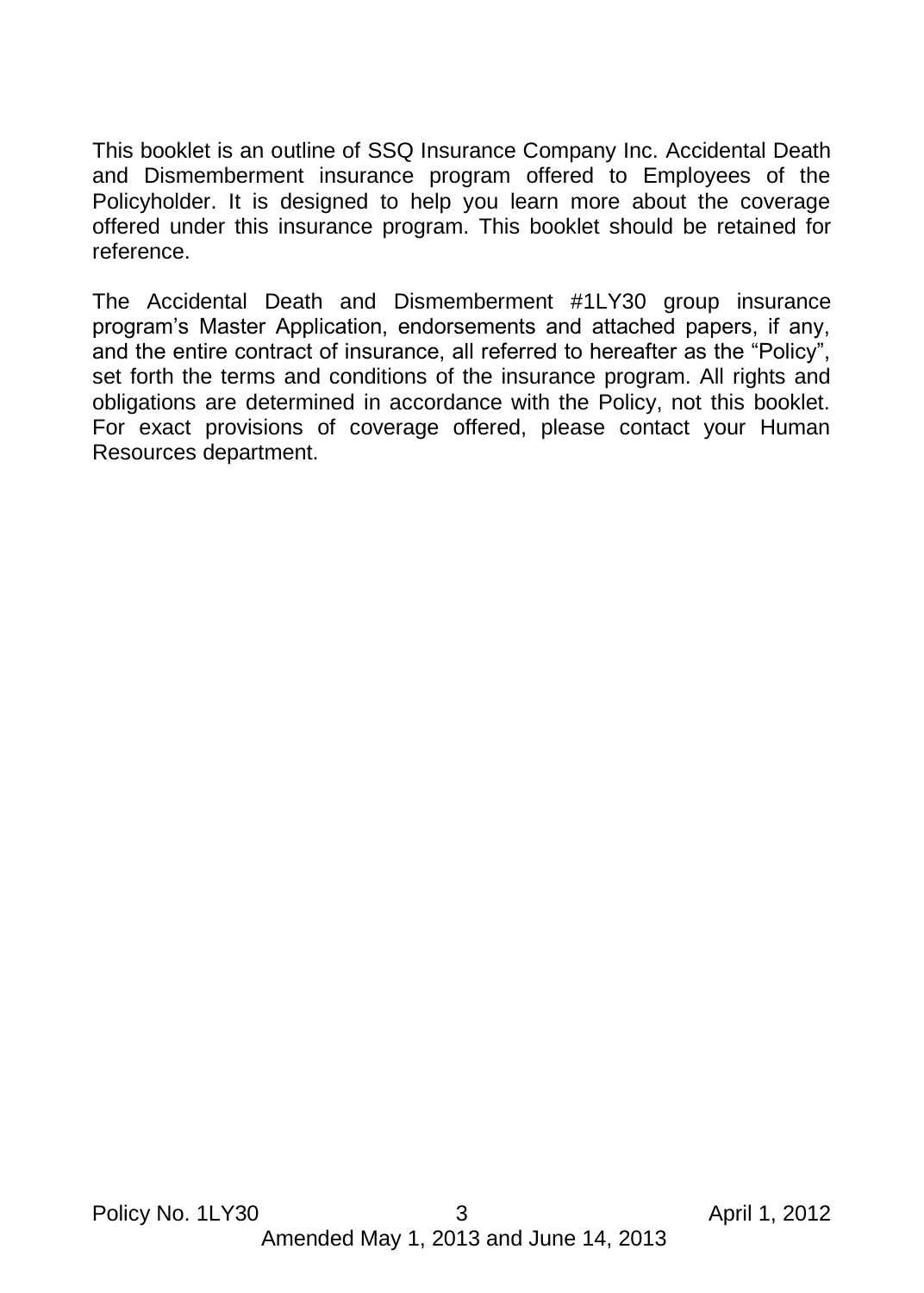# <span id="page-3-1"></span><span id="page-3-0"></span>**INTRODUCTION**

## **What is Accidental Death and Dismemberment insurance?**

Accidental Death and Dismemberment insurance offers the financial protection needed in case of an accident to help alleviate financial setbacks for you and your loved ones. Accidental Death and Dismemberment coverage provides payment in the event of an accident resulting in death or serious injury. The amount that is paid will depend upon the type of injury.

## <span id="page-3-2"></span>**Who needs Accidental Death and Dismemberment insurance?**

Everyone should plan for their financial security because accidents happen. According to Statistics Canada (2006), unintentional injury is the 5th leading cause of death in Canada. Nowadays, few people set money aside for emergency needs, so this coverage provides you with protection when it is most needed. Not only does Accidental Death and Dismemberment coverage help lighten the financial burden you or your family may experience due to an accident but most importantly it will provide you with a peace of mind.

#### <span id="page-3-3"></span>**Why should you consider Accidental Death and Dismemberment insurance?**

<span id="page-3-4"></span>Because no one is immune to accidents, Accidental Death and Dismemberment insurance is perceived as a valuable addition to any group insurance plan. Accidents happen and their impact may be devastating to you and your loved ones. Recovery from an accident may take a while and may cost you more than you'd expect. That is why it is beneficial to make Accidental Death and Dismemberment insurance a part of your group insurance plan as it provides necessary resources when they are most needed.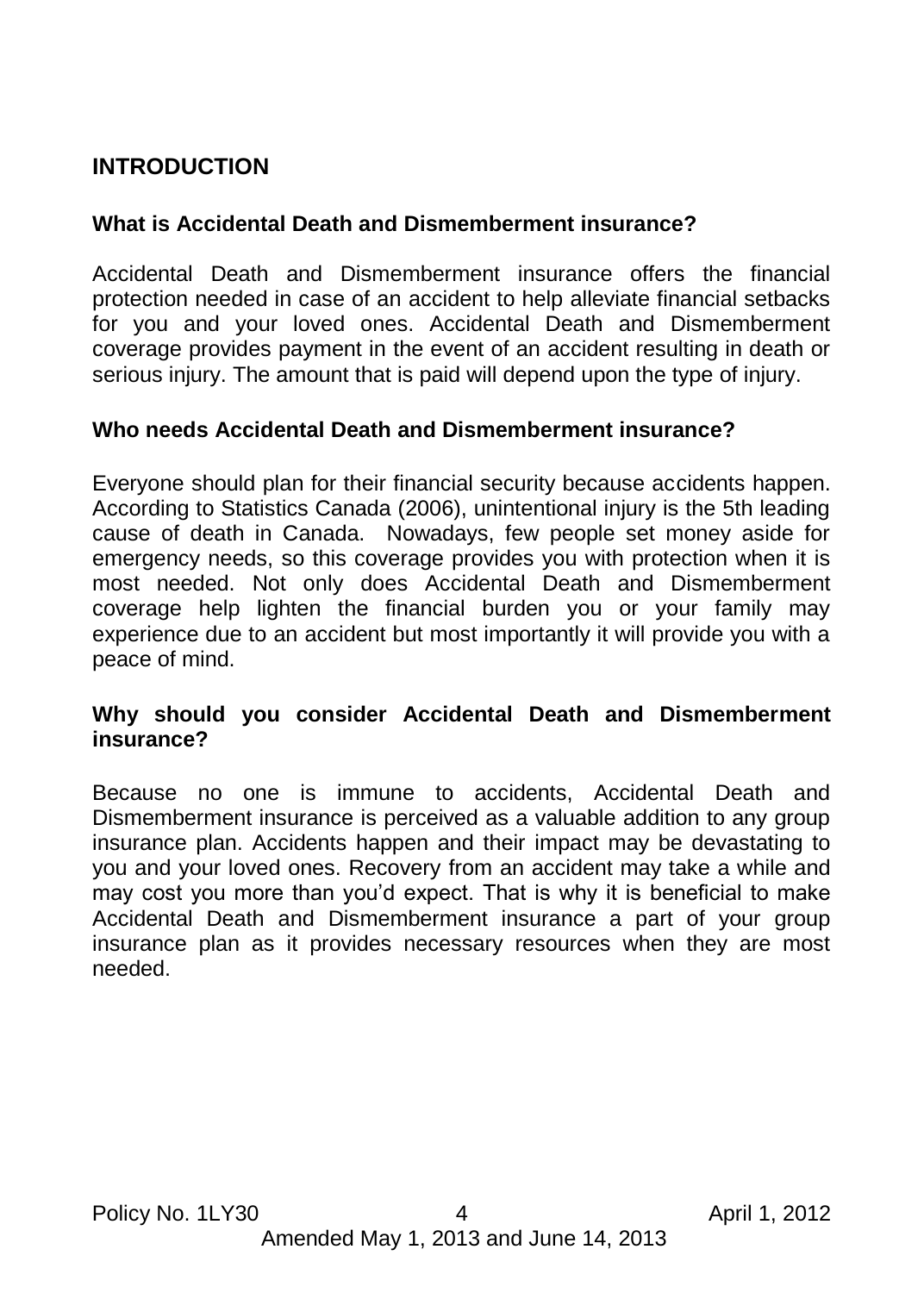## **What are the advantages of your coverage?**

With SSQ's group Accidental Death and Dismemberment insurance, you benefit from:

- Comprehensive coverage
- Extensive list of benefits
- 24-hour, year round and worldwide coverage
- **Efficient claims service**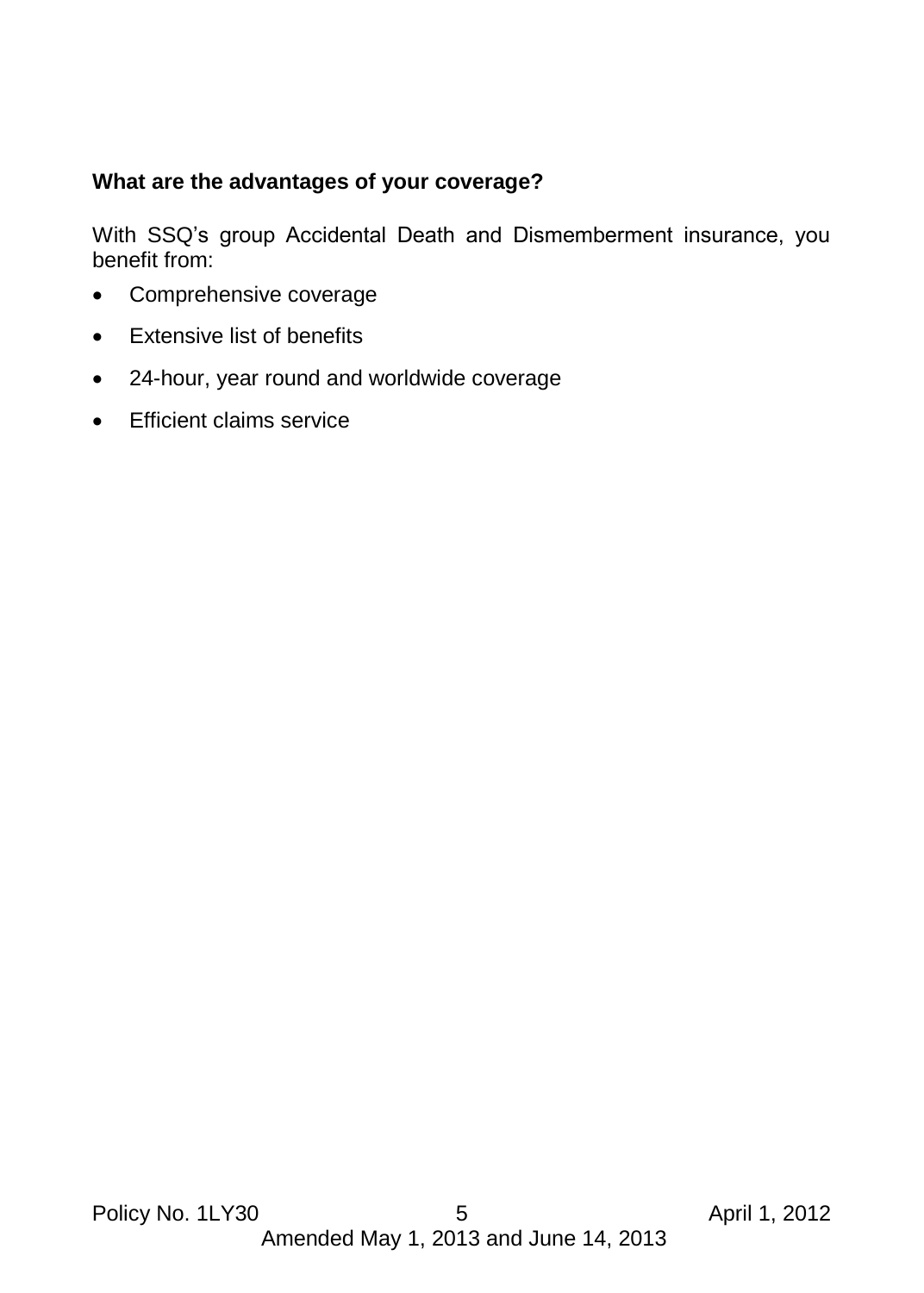# <span id="page-5-0"></span>**Definitions – for a better comprehension of this booklet**

Wherever used in this booklet:

- "Accident" means a sudden and unexpected mishap or event in which an Insured Person is involved and which directly results in an Injury to the Insured Person.
- "Accommodation" means lodging at a hotel, motel, inn, bed and breakfast or other like establishment as well as food reasonably required during the lodging, provided however that no indemnity will be paid for lodging at a private residence or for food not consumed as meals by the person seeking reimbursement of expenses.
- "Comatose" means being in a state of total unconsciousness from which the person cannot be aroused. A Comatose person is unresponsive to any external stimuli and continuously requires the use of life support systems.
- "Commencement of Total Disability" means the date of commencement of the Insured Person's Total Disability, as determined by a Physician, which date must be subject to the satisfaction of the Insurer that, on that date, the Insured Person has met all criteria for Total Disability.
- "Daily Indemnity" means one-thirtieth of one percent (1/30 of 1%) of the Insured Person's Principal Sum, subject to a maximum monthly indemnity of two thousand and five hundred dollars (\$2,500).
- "Day-Care Centre" means a facility, which is run according to the law, including laws and regulations applicable to day-care facilities, and which provides care and supervision for children in a group setting on a regular basis. A Day-Care Centre will not include a hospital, the child's home or school if the only care at such school is provided during normal school hours while the Dependent Child is attending school from grades one (1) through twelve (12).
- "Day of Hospitalization" means a necessary Period of Hospitalization in a Hospital as an inpatient for which a full day's room and board is charged.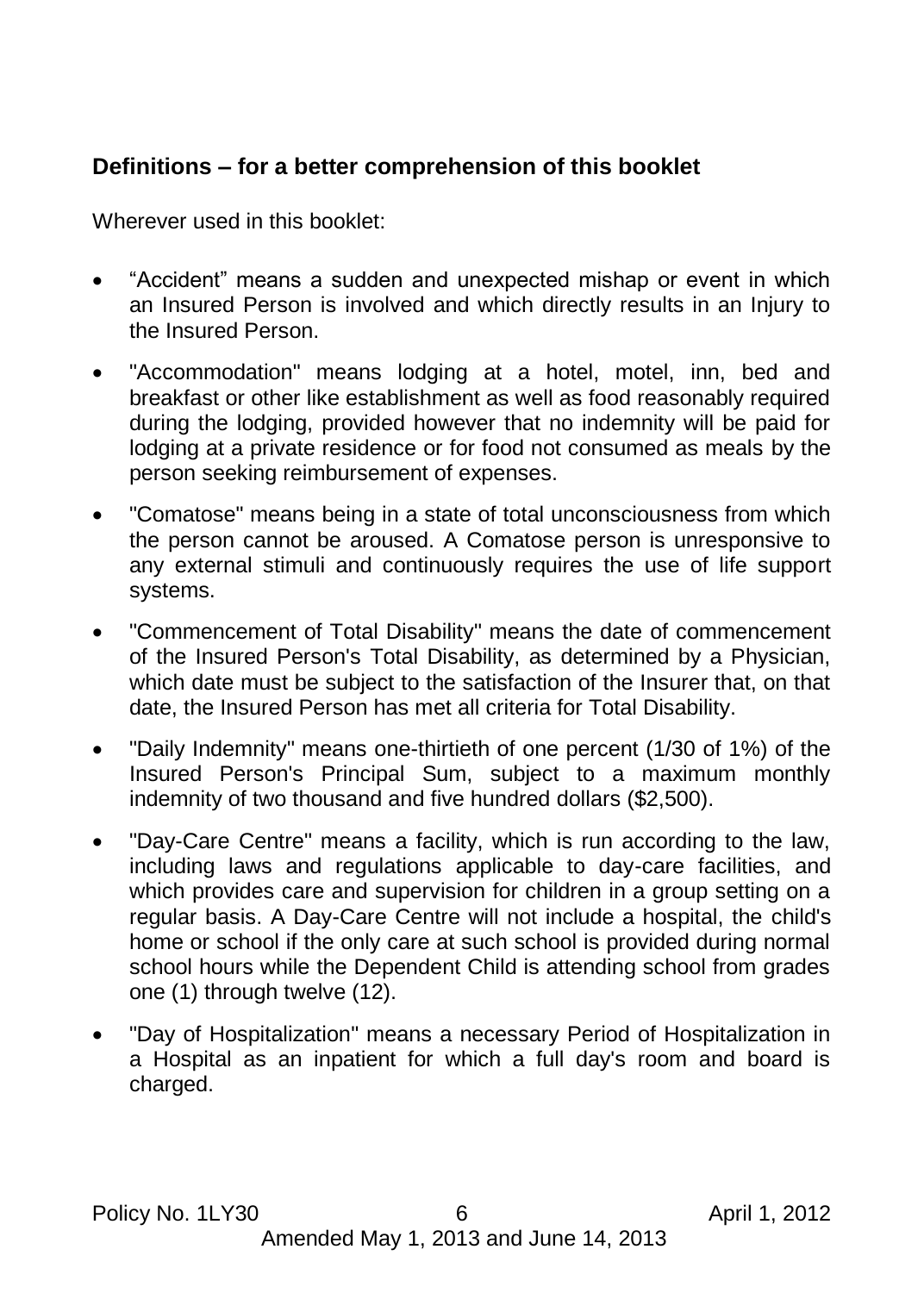- "Dependent Child" means a natural child, adopted child, stepchild or child with who is in a parent-child relationship with you. The child must be residing in Canada, dependant upon you for maintenance and support and:
	- (1) under 21 years of age; or
	- (2) under 25 years of age (26 in the province of Quebec) and in attendance at an Institution for Higher Learning on a full-time basis; or
	- (3) no matter his age on the date of the claim, have been struck with a Functional Disability while satisfying the criteria under paragraphs (1) or (2) above. Proof of existence of this Functional Disability, including the determination by a Physician that the disability exists and when it occurred, must be presented to the Insurer within 31 days after the child reaches the age at which he would otherwise no longer qualify as a Dependent Child under paragraph (1) or (2) above. Thereafter, the Insurer may periodically require that other proof be submitted establishing to its satisfaction that the Functional Disability still exists and that the child otherwise meets the definition of Dependent Child, failing which, the Insurer may determine that the child no longer qualifies as a Dependent Child under the Policy.

The Dependent Child will be covered from birth provided such child is born alive.

- "Employee" means a benefit-eligible employee of the Policyholder who is residing in Canada and under the age of seventy (70). The Employee is designated by the terms "you" and "your" for the purposes of this booklet.
- "Fare" means the regular fare charged for:
	- (1) an economy class seat on a regular flight by a domestic or international scheduled air carrier;
	- (2) a coach seat on a passenger train;
	- (3) a regular seat on a passenger bus;
	- (4) an economy class accommodation on a boat.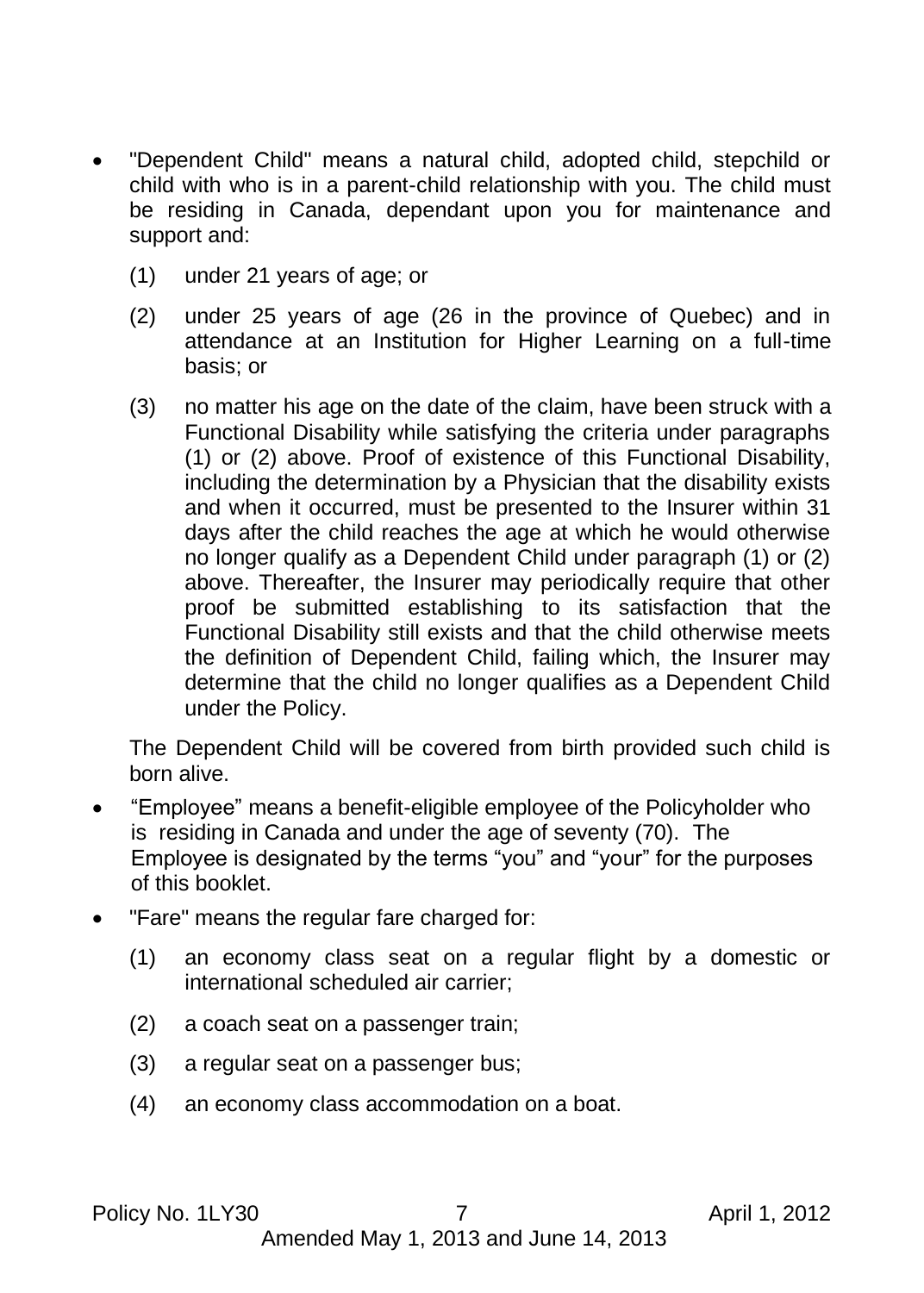Each of those carriers must hold a current and valid certificate issued by Transport Canada or, if subject to regulation in another country by a similar governmental authority having jurisdiction in that country.

- "Functional Disability" means an irreversible and serious limitation of a person's physical or mental capacity or of their skills that prevents the person from living independently.
- "Hemiplegia" means the permanent Paralysis and functional loss of use of upper and lower limbs on the same side of the body.
- "Hospital" means an institution licensed as a hospital within the jurisdiction in which it operates. To qualify under this definition, a hospital must be an active treatment hospital open at all times for the care and treatment of sick and injured persons, have a staff of one (1) or more Physicians available at all times, provide twenty-four (24) hour nursing service by graduate registered nurses and have organized facilities for diagnostics and surgery. A facility which is primarily a clinic, rest home, nursing home, convalescent hospital or similar establishment is not a Hospital. For the purposes of this definition, a Hospital will include a facility or part of a facility used for rehabilitative care.
- "Immediate Family Member" means a person at least eighteen (18) years of age, who is the son, daughter, father, mother, brother, sister, son-in-law, daughter-in-law, father-in-law, mother-in-law, brother-in-law, sister-in-law, uncle, aunt, nephew, niece, grandson, granddaughter, grandfather, grandmother (all of the above include natural, adopted or step relationships) or the spouse of an Insured Person.
- "Injury" means bodily injury caused by an Accident occurring while the Policy is in force as to the Insured Person whose loss is the basis of claim and resulting directly and independently of all other causes in loss covered under the Policy, twenty-four (24) hours a day, anywhere in the world but in no event shall Injury mean Sickness or Disease howsoever caused unless caused by an Accident.
- "Institution for Higher Learning" means and is limited to universities, colleges, CEGEPs and professional or vocational schools.
- "Insurer", "We", "Us" means SSQ Insurance Company Inc.
- "Insured Person" means you before the date of coverage termination.

Policy No. 1LY30 8 April 1, 2012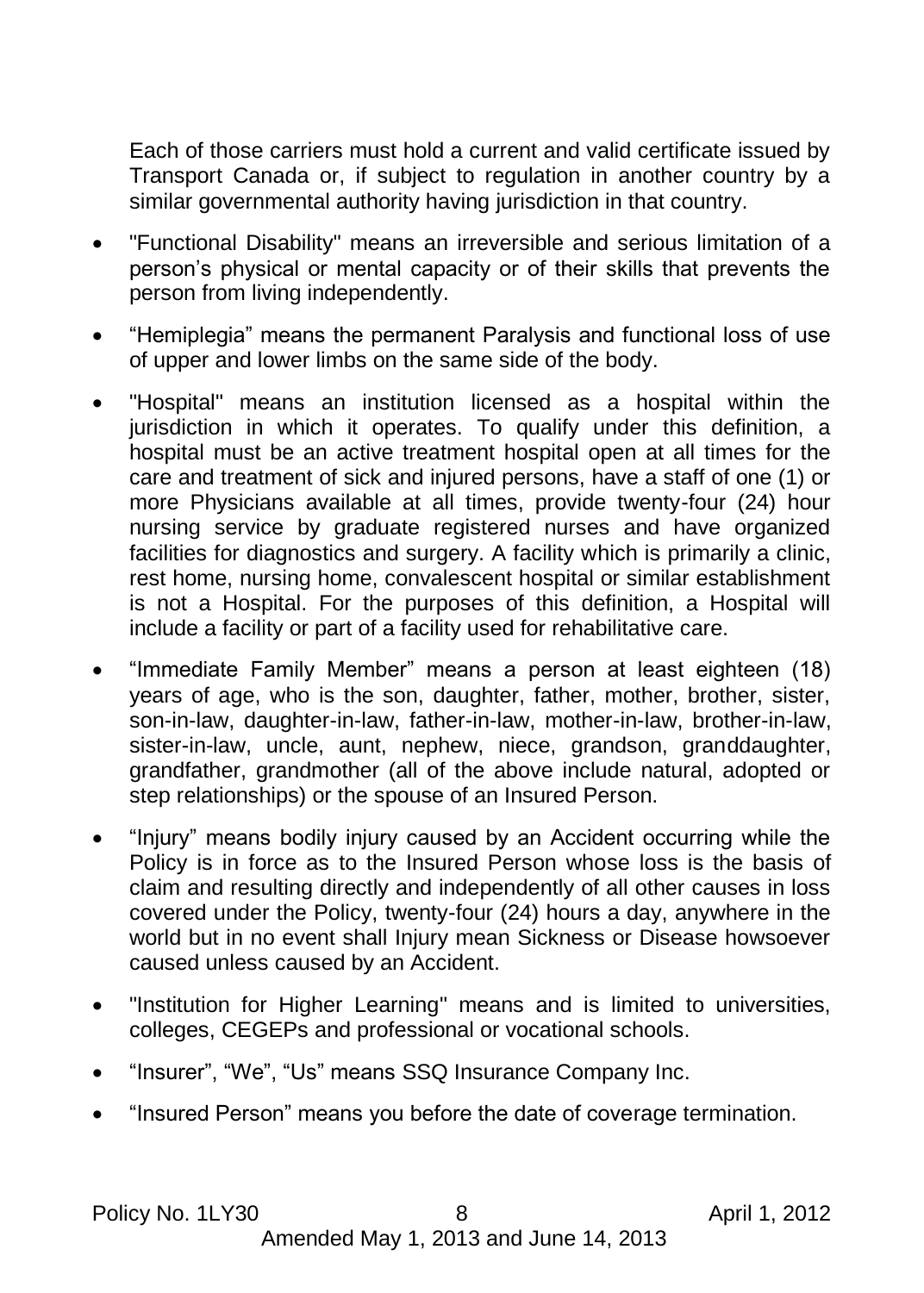- "Intoxicated" and "Under the Influence of Drugs" means that the driver has a blood alcohol content and/or is impaired due to the use of alcohol, narcotics or other drugs such that he could be subject to proceedings under provincial, state or federal law, even if he has not been subject to such proceedings.
- "Loss of Life" means the death of the Insured Person.
- "Loss" means:
	- (a) as used with reference to a hand or foot, the complete and irrecoverable severance through or above the wrist or ankle joint, but below the elbow or knee joint;
	- (b) as used with reference to an arm or leg, the complete and irrecoverable severance through or above the elbow or knee joint;
	- (c) as used with reference to a thumb, the complete and irrecoverable severance of one (1) entire phalanx of the thumb;
	- (d) as used with reference to a finger, the complete and irrecoverable severance of two (2) entire phalanges of the finger;
	- (e) as used with reference to toes, the complete and irrecoverable severance of one (1) entire phalanx of the big toe and irrecoverable severance of all phalanges of the other toes;
	- (f) as used with reference to an eye, the irrecoverable loss of the entire sight thereof, and determined by a Physician to be irrecoverable;
	- (g) as used with reference to speech, the complete and irrecoverable loss of the ability to utter intelligible sounds, and determined by a Physician to be irrecoverable;
	- (h) as used with reference to hearing, the complete and irrecoverable loss of hearing, and determined by a Physician to be irrecoverable.
- "Loss of Use" means a total incapacity to use part of the body, which incapacity has been continuous for twelve (12) consecutive months and was determined by a Physician to be permanent at the end of such period.
- "Motorized Vehicle" means a passenger car, van, jeep-type automobile, sports utility vehicle (SUV), any truck-type automobile, truck, ambulance,

Policy No. 1LY30 9 April 1, 2012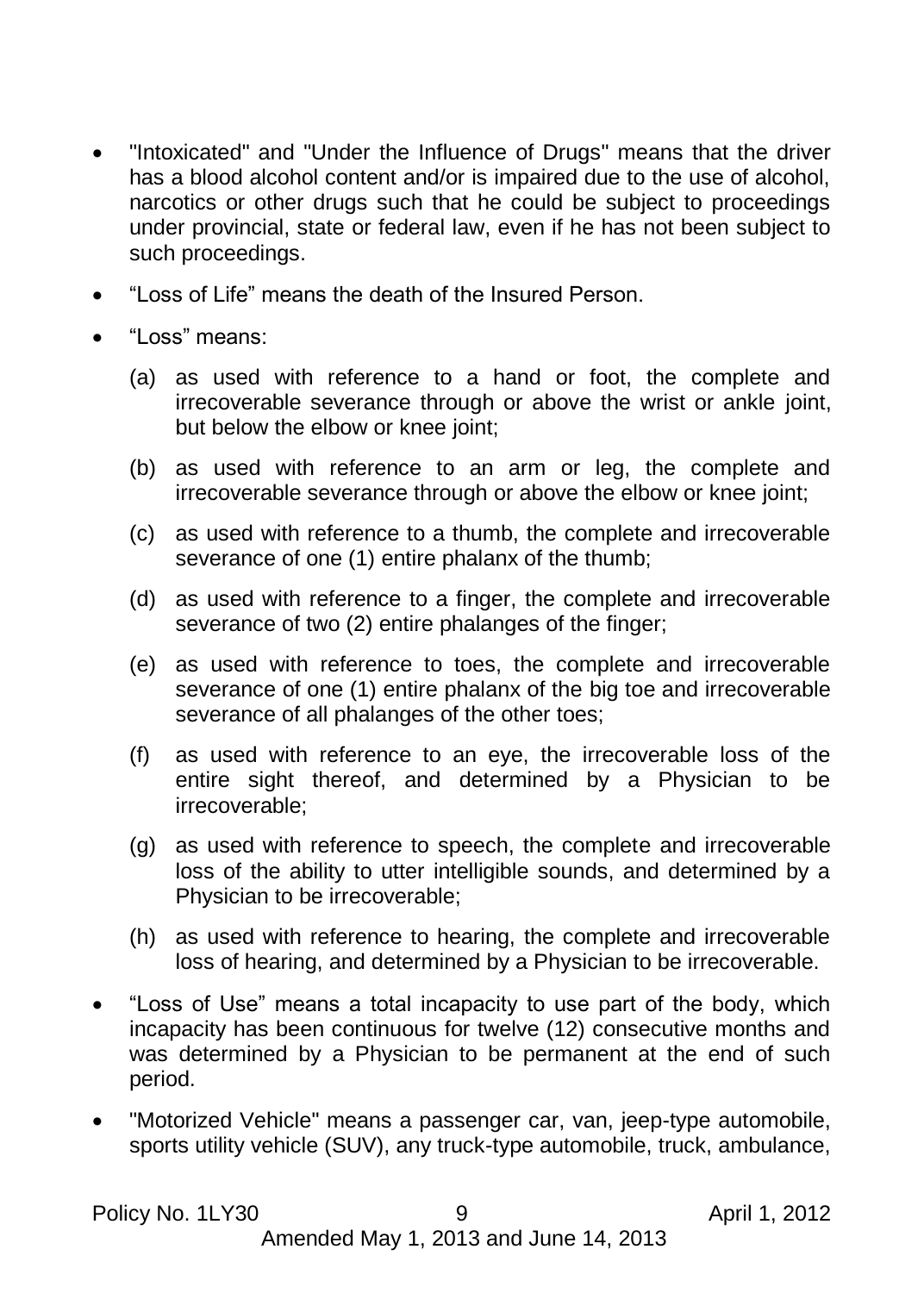or any type of motorized vehicle used by municipal, provincial or federal police forces.

- "Paralysis" means the loss of ability to move all or part of the body.
- "Paraplegia" means the permanent Paralysis and functional loss of use of both lower limbs of the body.
- "Period of Hospitalization" means a single uninterrupted confinement in a Hospital or several successive confinements in a Hospital as a result of the same Accident, provided each such confinement is separated by a period of less than ninety (90) consecutive days and all such confinements occur within seven hundred and thirty (730) days of the date of the Accident.
- "Physician" means an individual who is legally licensed to practice medicine and provide treatment within the scope of his licence by:
	- (a) a recognized medical licensing organization in the jurisdiction where the treatment is rendered, provided he is a member in good standing of such licensing body, or
	- (b) a governmental agency having jurisdiction over such licensing where the treatment was rendered.

The Physician must not ordinarily reside in the Insured Person's residence. The Physician must not be an Insured Person, an Immediate Family Member or business associate of an Insured Person.

- "Policy" means Policy #1LY30 as well as the attached Master Application, any endorsements and attached papers.
- "Policyholder" means Strathcona County.
- "Principal Sum" means the amount indicated in Item 3 of the Master Application as being applicable to the Insured Person and stated on the Insured Person's most recently signed individual enrollment form on file with the Policyholder, if any.
- "Quadriplegia" means the permanent Paralysis and functional loss of use of both upper and lower limbs of the body.
- "Regular Care and Attendance" means observation and treatment to the extent necessary under existing and recognized standards of medical practice.

#### Policy No. 1LY30 10 10 April 1, 2012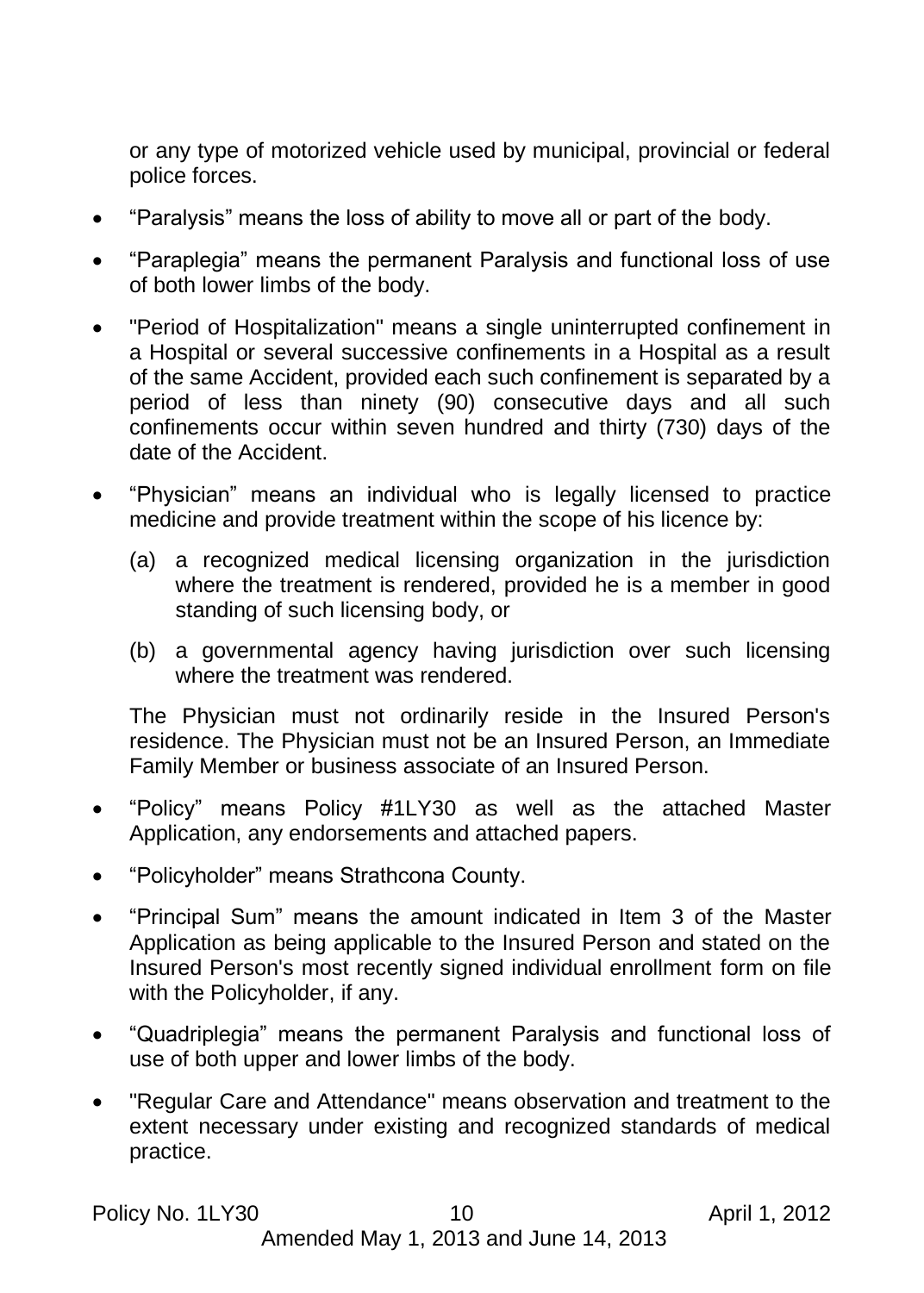"Seat Belt" means a belt that forms a restraint system in a Motorized Vehicle.

For the purposes of this definition, a Seat Belt includes infant and child restraint systems used in Motorized Vehicles and the restraining belts which are part of a stretcher used in the transportation of sick or injured persons by ambulance.

- "Sickness or Disease" means the alteration of a person's state of health resulting from internal or external cause(s), creating objectively verifiable symptoms and/or signs, and revealing itself by the impairment of physiological or mental functions.
- "Specific Loss" means Loss of Life, Loss, Loss of Use, Quadriplegia, Paraplegia or Hemiplegia, all as defined in the present section of this booklet.
- "Spouse" means an individual residing in Canada and under the age of seventy (70):
	- (a) to whom you are legally married or in a civil union with; or
	- (b) with whom you have continuously cohabited in a conjugal relationship for a minimum of one (1) year immediately before the date of the event insured against.

However, when the individual is the biological or adoptive mother or father of at least one of your children and is cohabitating with you, the individual shall be deemed a Spouse from the date of birth or adoption of that child, if that date precedes the end of the period of one year of cohabitation.

Only one (1) individual will qualify as your Spouse. If you are legally married or in a civil union but is also cohabiting with an individual as described under Item (b) above, you may elect in writing which one of the individuals will qualify as a Spouse under the Policy. This election must be filed with the Policyholder. The Insurer will not be bound by an election not filed before the occurrence of the event insured against. If an election is not filed, the Spouse will be the individual to whom you are legally married or in a civil union with.

 "Total Disability" or "Totally Disabled" means or directly refers to a continuous state of incapacity preventing the Insured Person from performing all of the usual and customary duties of his occupation.

Policy No. 1LY30 11 April 1, 2012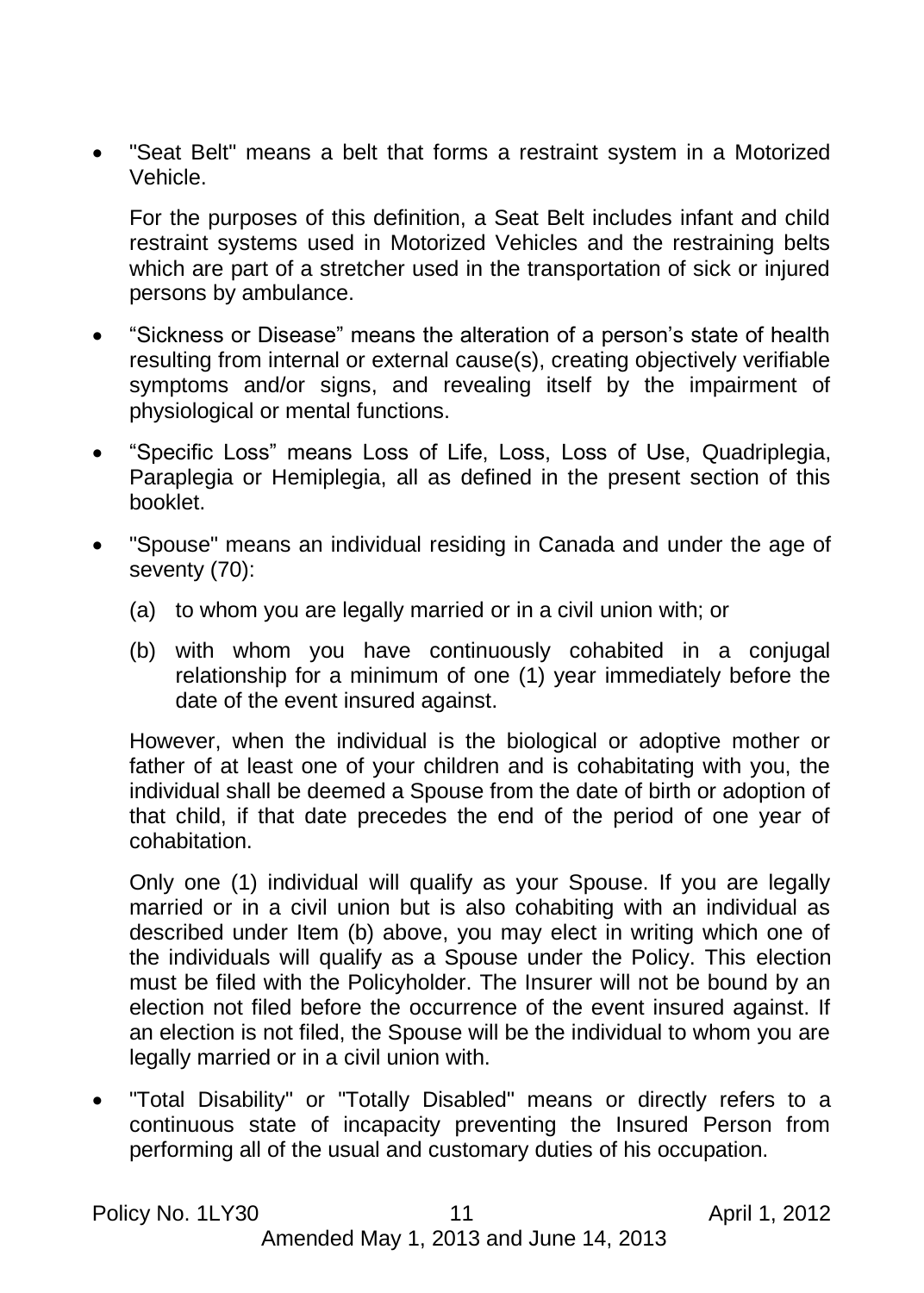An Insured Person will be deemed Totally Disabled only if he does not receive any income from any occupation after the Commencement of Total Disability, directly or indirectly, except in the context of a rehabilitation program approved by the Insurer.

For a Total Disability to be recognized, the state of the Insured Person must require Regular Care and Attendance by a Physician or an appropriate specialist. Proof of Regular Care and Attendance must be satisfactory to the Insurer.

 "Transportation" means conveyance from one place to another by private or public Motorized Vehicle, bus, train, boat, ferry, airplane or helicopter.

Throughout this booklet, the male pronoun will be construed as the feminine when the person is a female.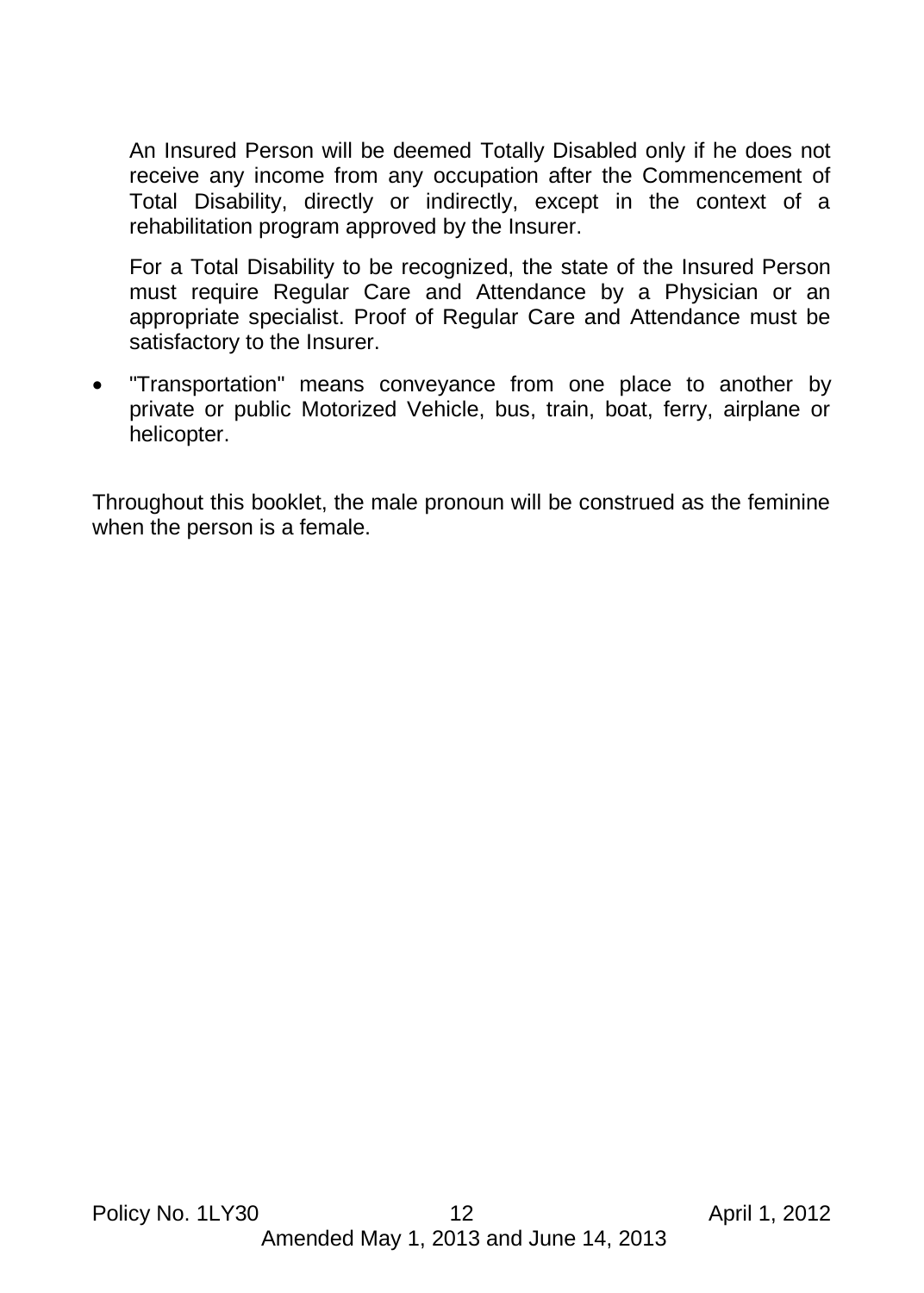# <span id="page-12-1"></span><span id="page-12-0"></span>**DETAILS OF THE PROGRAM**

## **Eligibility**

The group Accidental Death and Dismemberment insurance program is available to all Employees of the Policyholder classified as follows:

- Class 001 Strathcona County Classified and Strathcona County Library permanent non-management Employees
- Class 002 Strathcona County Classified and Strathcona County Library permanent management Employees
- Class 003 All other Strathcona County Classified and Strathcona Library temporary employees in positions of at least 15 hours per week
- Class 004 Strathcona County Classified and Strathcona County Library temporary employees in positions of at least 30 hours per week and with a specified term of at least 12 months
- Class 101 Strathcona County Elected Officials
- Class 201 Strathcona County permanent Employees under the AUPE collective agreement
- Class 202 Strathcona County temporary Employees under the AUPE collective agreement – LTD replacement
- Class 203 Strathcona County temporary Employees under the AUPE collective agreement – other
- Class 301 Strathcona County employees under the IAFF collective agreement
- Class 302 Strathcona County employees under the IAFF collective agreement in positions of at least 30 hours per week and with a specified term of at least 12 months
- Class 303 All other Strathcona County employees under the IAFF collective agreement in positions of at least 15 hours per week

#### <span id="page-12-2"></span>Policy No. 1LY30 13 13 April 1, 2012

Amended May 1, 2013 and June 14, 2013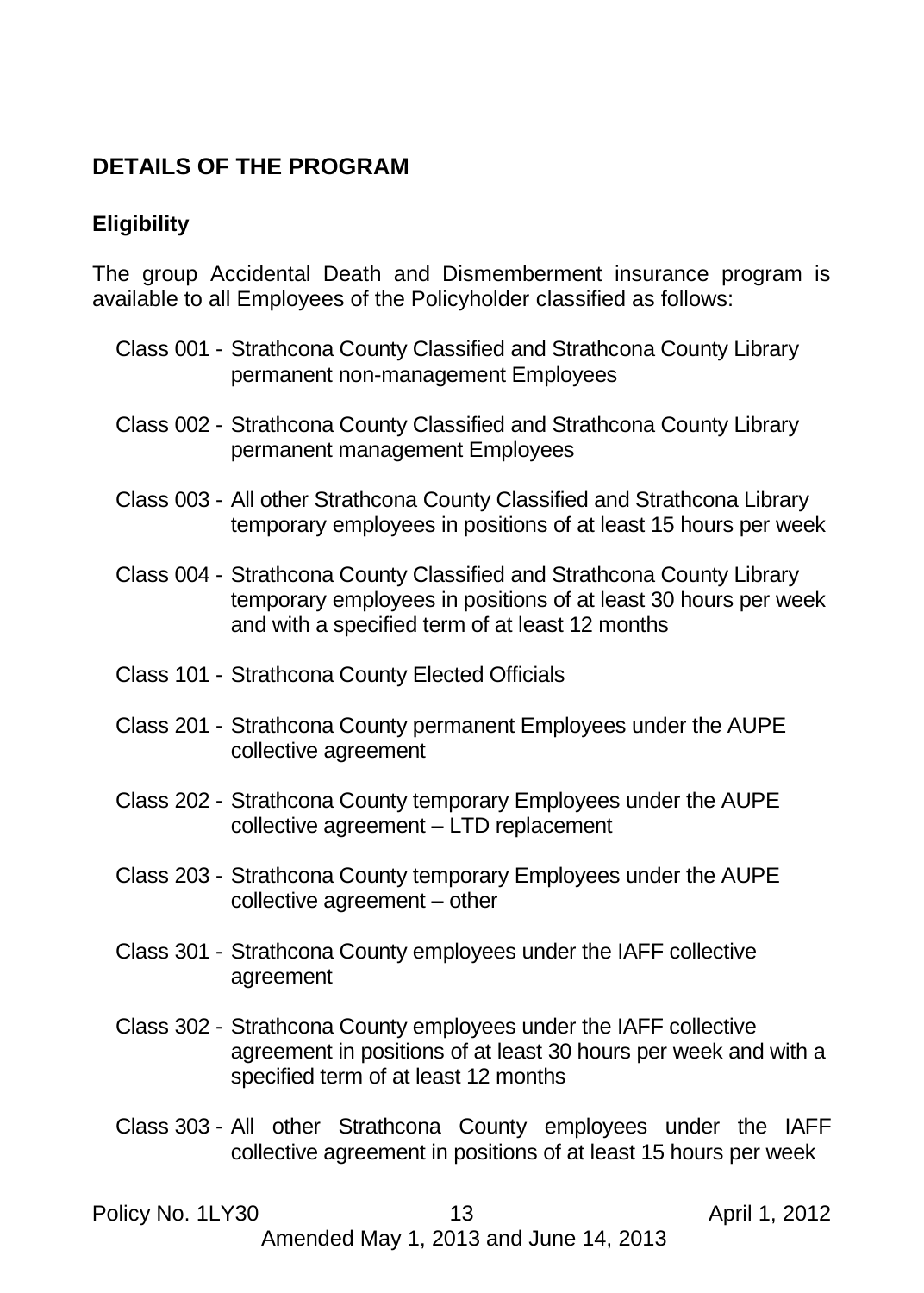#### **Coverage Amounts**

The Accidental Death and Dismemberment insurance program is a mandatory group coverage for you.

On the effective date of your individual coverage, you are automatically insured for a Principal Sum equal to 2 times your annual earnings to a maximum of \$500,000 **without having to provide any evidence of insurability**. Your Principal Sum, however, decreases by 50% at age 65.

If your Principal Sum on the Effective Date of the Policy is higher than afforded by this policy, such Principal Sum will be grandfathered.

"Annual Earnings" with respect to all classes except Class 301 means the annual rate of salary or salary excluding all incentive pay, overtime, isolation allowance, expense accounts, bonuses, dividends, commissions or any other type of special compensation the Employee was receiving from the Policyholder immediately prior to the date of the Accident.

"Annual Earning" with respect to Class 301 means the annual base salary including Service Pay and the last twelve (12) months of overtime, shift premiums and statutory holidays worked immediately prior to the date of the Accident.

"Service Pay" as defined in the applicable Collective Agreement.

#### **Effective Date of Individual Coverage**

Your individual coverage will take effect:

- on effective date of the Policy, if you are insured under the previous policy on or prior to the effective date of this Policy;
- on the date stated below if you become eligible after the Effective Date of this Policy or if you are transferred from the previous policy to this Policy to continue satisfaction of the waiting period:

Class 001: On the date of hire

Class 002: On the date of hire

Policy No. 1LY30 14 14 April 1, 2012 Amended May 1, 2013 and June 14, 2013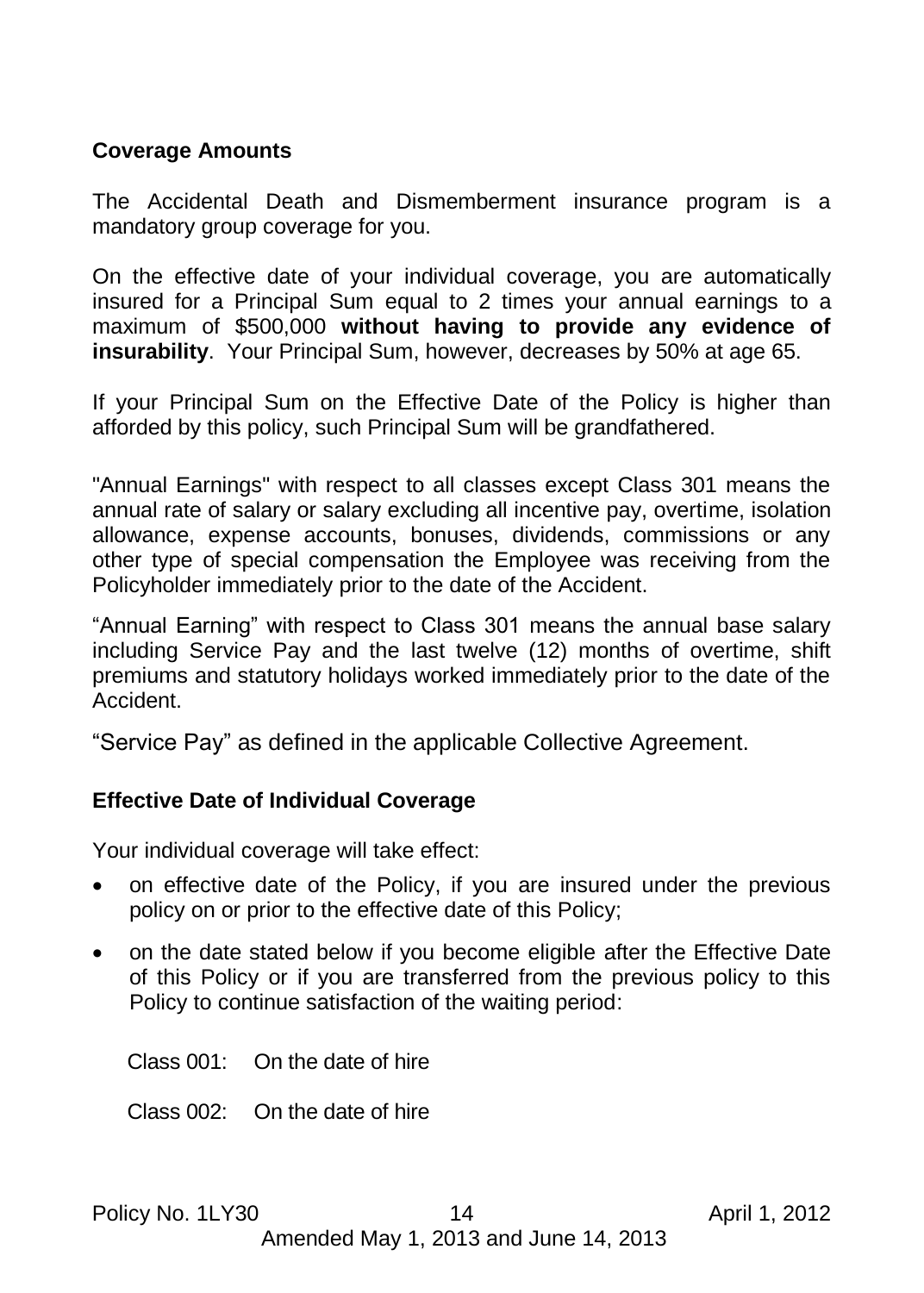- Class 003: On the date following satisfaction of 12 months of accumulated service
- Class 004: On the date of hire
- Class 101: On November 1st of election year or irst of the month coincident with or following if elected in a by-election
- Class 201: On the date following satisfaction of 3 months of continuous service
- Class 202: On the date following satisfaction of 6 months of continuous service
- Class203: On the date following satisfaction of 12 months of continuous service
- Class 301: On the date of hire
- Class 302: On the date of hire
- Class 303: On the date following satisfaction of 12 months of continuous service
- on the date you return to active work if after satisfaction of the waiting period you are not actively at work for any reason other than bona fide vacations or regular days off.

The insurance of an Employee under the previous policy who is not actively at work on April 1, 2012 for any reason other than bona fide vacations or regular days off will remain covered under the terms and conditions of the previous policy. Such Employee will only become eligible for coverage under the terms of this Policy on the date he returns to active work.

<span id="page-14-0"></span>An eligible Employee who is on waiting period on April 1, 2012 will be transferred to this Policy to continue satisfaction of the waiting period.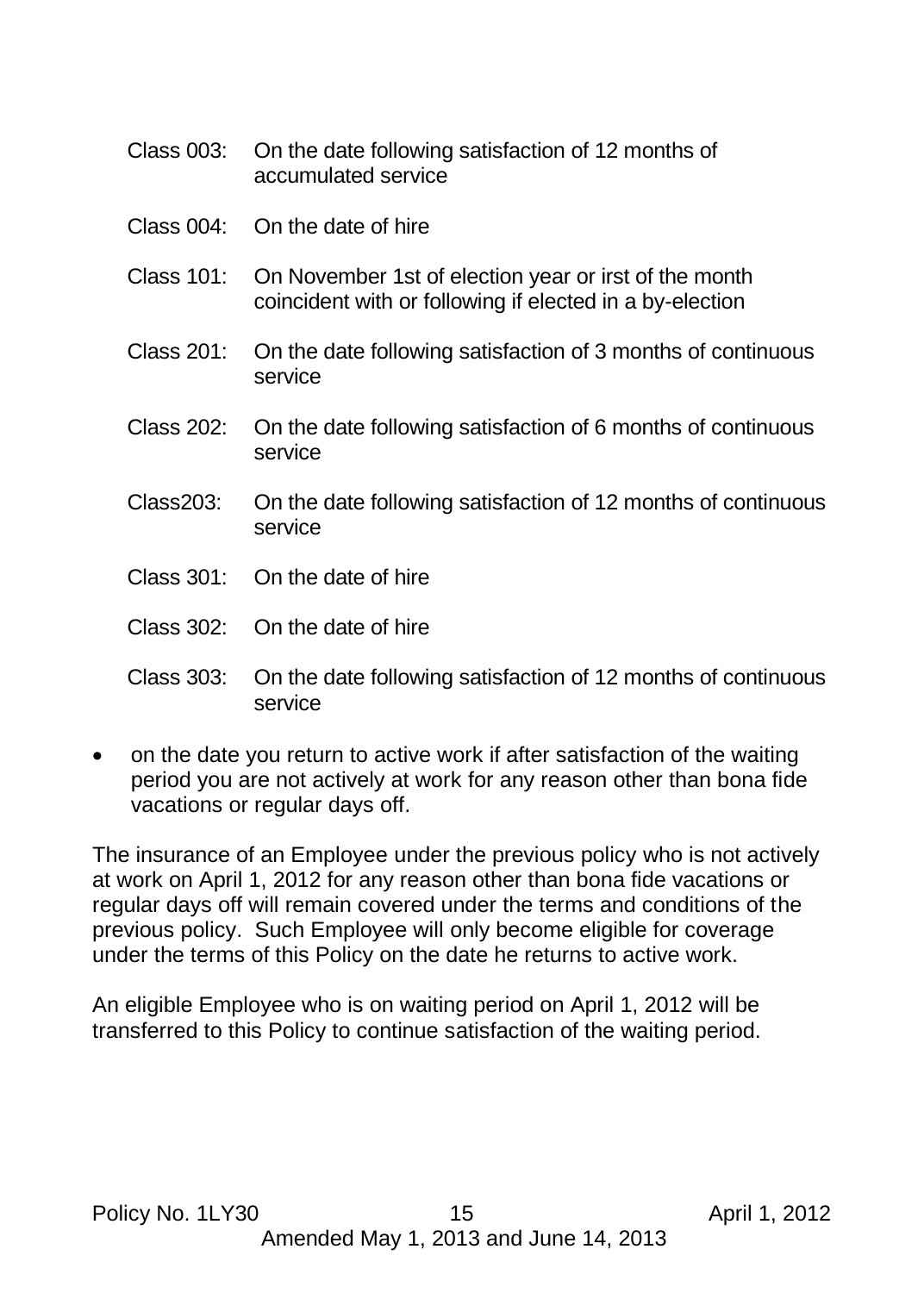## **Individual Coverage Termination**

Your coverage terminates on the earliest of the following dates:

- the date the Policy is terminated;
- the premium due date if the Policyholder fails to pay the required premium, except as the result of an inadvertent error;
- on the premium due date coincident with or following the date the Insured Employee reaches seventy (70) years of age (65 if Class 301);
- on October  $31<sup>st</sup>$  of election year if Class 101 and not re-elected:
- on the last day of office if Class 101 and no longer able to complete the term of office;
- the premium due date coincident with or following the date you cease to be an active Employee of the Policyholder on account of leave of absence, lay-off, maternity/parental leave, disability, resignation, dismissal, pension or retirement, except as provided under the following sections of this booklet:
	- Waiver of Premium
	- Continuation of Coverage During Approved Leaves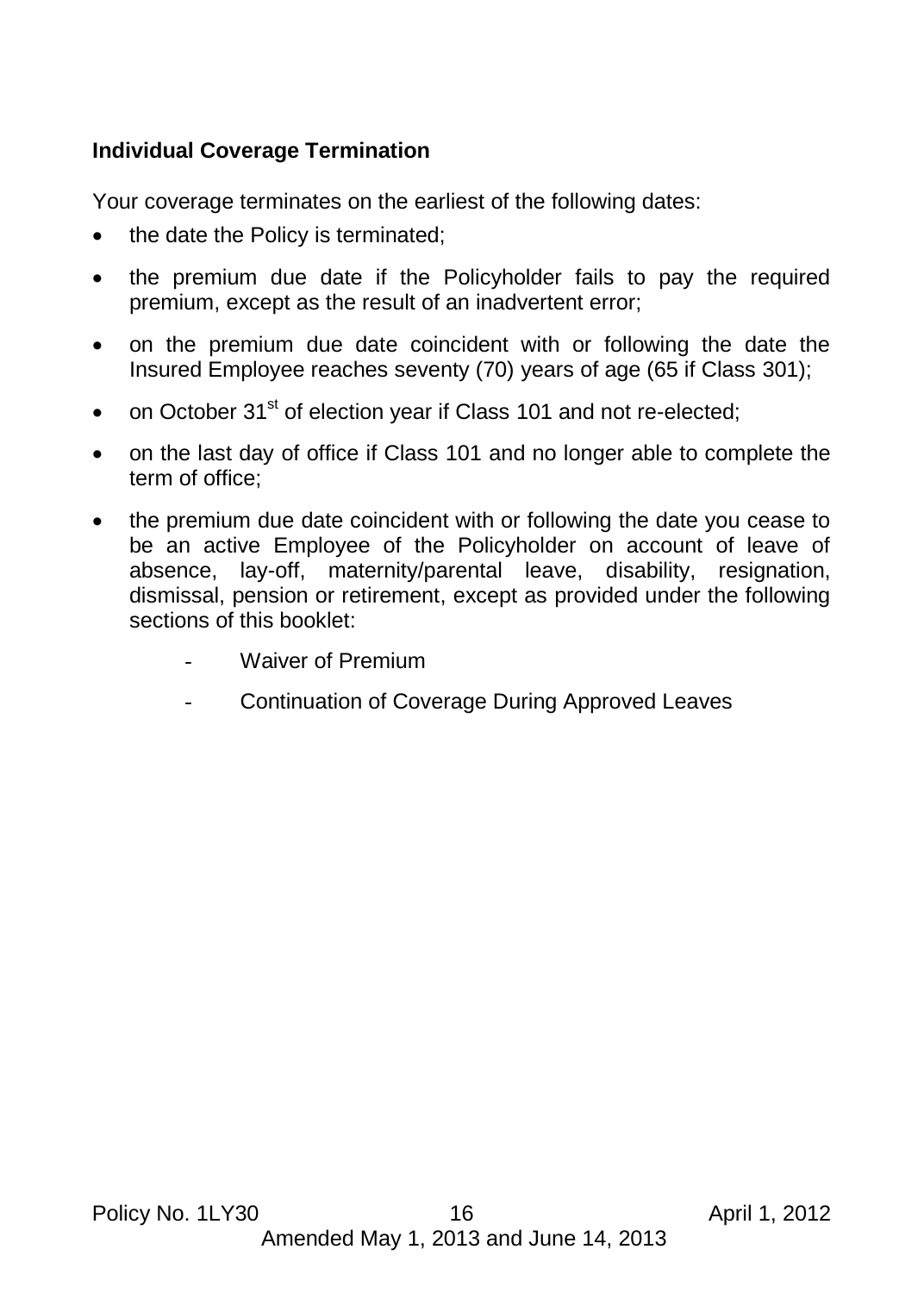# <span id="page-16-1"></span><span id="page-16-0"></span>**PROGRAM BENEFITS**

# **Specific Loss Accident Indemnity**

When, within three hundred and sixty-five (365) days after the date of an Accident, an Insured Person suffers an Injury from such Accident which results in a Specific Loss listed below, the Insurer will pay an indemnity as indicated below:

## **Loss of**

| One hand and the entire sight of one eye The Principal Sum |  |
|------------------------------------------------------------|--|
| One foot and the entire sight of one eye The Principal Sum |  |
|                                                            |  |
|                                                            |  |
|                                                            |  |
|                                                            |  |
|                                                            |  |

# **Loss or Loss of Use of**

| The thumb and index finger or                                     |  |
|-------------------------------------------------------------------|--|
| at least four fingers of one hand Two-Fifths of the Principal Sum |  |

## **Paralysis of**

| Both upper and lower limbs (Quadriplegia)  Two Times the Principal Sum |  |  |
|------------------------------------------------------------------------|--|--|
| Both lower limbs (Paraplegia)  Two Times the Principal Sum             |  |  |
| The upper and lower limbs of                                           |  |  |
| one side of body (Hemiplegia)  Two Times the Principal Sum             |  |  |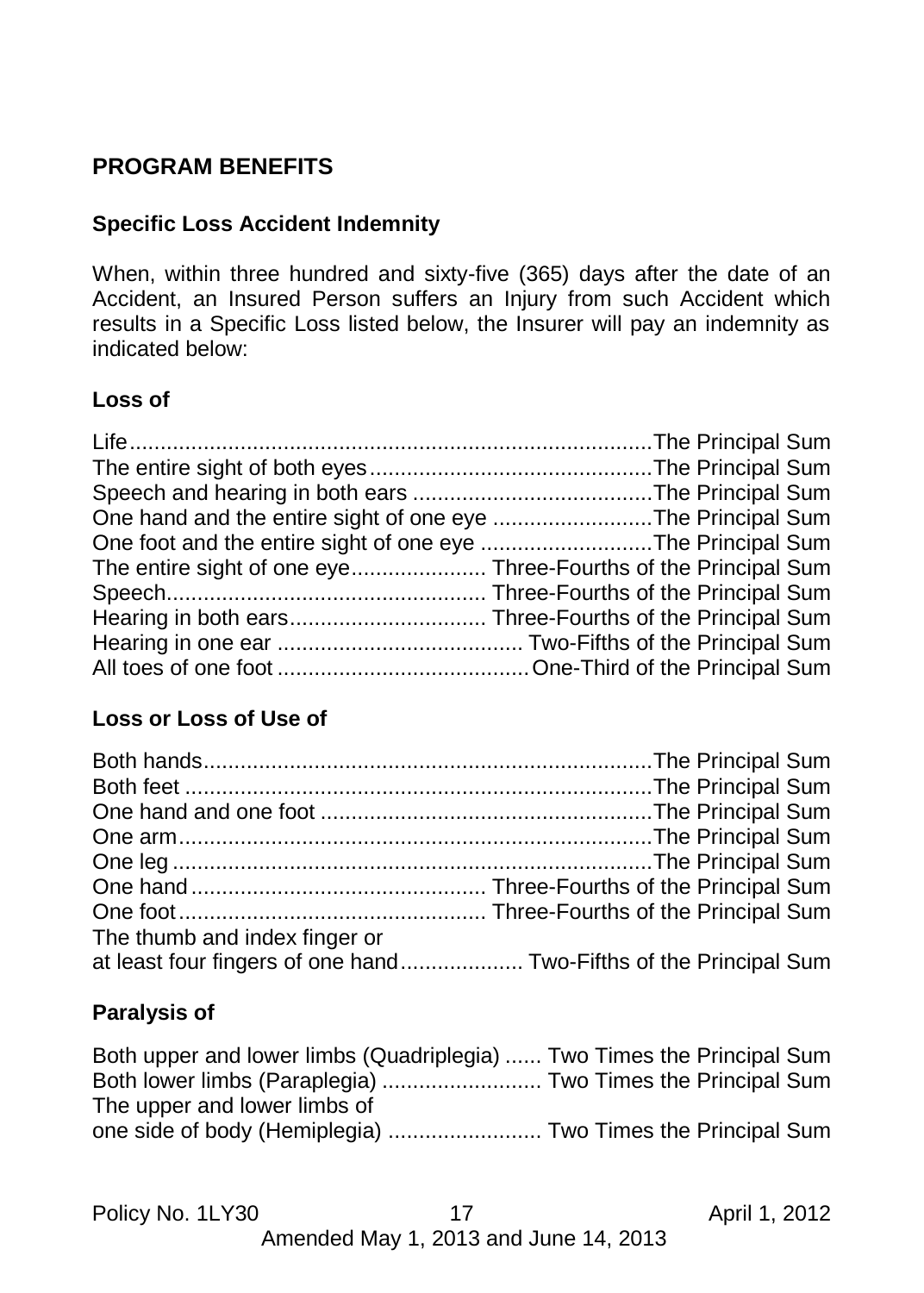However, in the case of Quadriplegia, Paraplegia and Hemiplegia, if the Insured Person dies within ninety (90) days after the date of the Accident, the indemnity payable by the Insurer will be limited to the Principal Sum.

Indemnity provided under this section for all Specific Losses sustained by an Insured Person as the result of any one (1) Accident will not exceed the following:

- (a) the Principal Sum, with the exception of Quadriplegia, Paraplegia and Hemiplegia; or
- (b) with respect to Quadriplegia, Paraplegia and Hemiplegia, two times the Principal Sum, provided that the Insured Person lives longer than ninety (90) days after the date of the Accident.

Under this section, in no event will the Insurer pay more than two times the Principal Sum as the result of the same Accident, regardless of the combination of losses suffered.

## <span id="page-17-0"></span>**Covered Accidental Death and Dismemberment Benefits**

## **Repatriation Benefit**

In the event an Insured Person suffers a Loss of Life resulting from Injury more than fifty (50) kilometres from that Insured Person's normal place of residence and indemnity for such loss becomes payable under the section of this booklet entitled "Specific Loss Accident Indemnity", the Insurer will pay the reasonable and necessary expenses actually incurred for the transportation of the body of the deceased Insured Person to a resting place (including but not limited to a funeral home or the place of interment) in proximity to the normal place of residence of the deceased Insured Person, including charges for the preparation of the body for such transportation, not to exceed, in the aggregate, the amount of fifteen thousand dollars (\$15,000) for all such expenses paid under this section as a result of one (1) Accident.

The indemnity payable under this section will be payable to the person who actually incurred the expenses.

The amount payable under this section will be co-ordinated with any amount which is paid or payable for a same or similar benefit provided under any other policies issued to the Policyholder by the Insurer.

| Policy No. 1LY30 |  |  |
|------------------|--|--|
|------------------|--|--|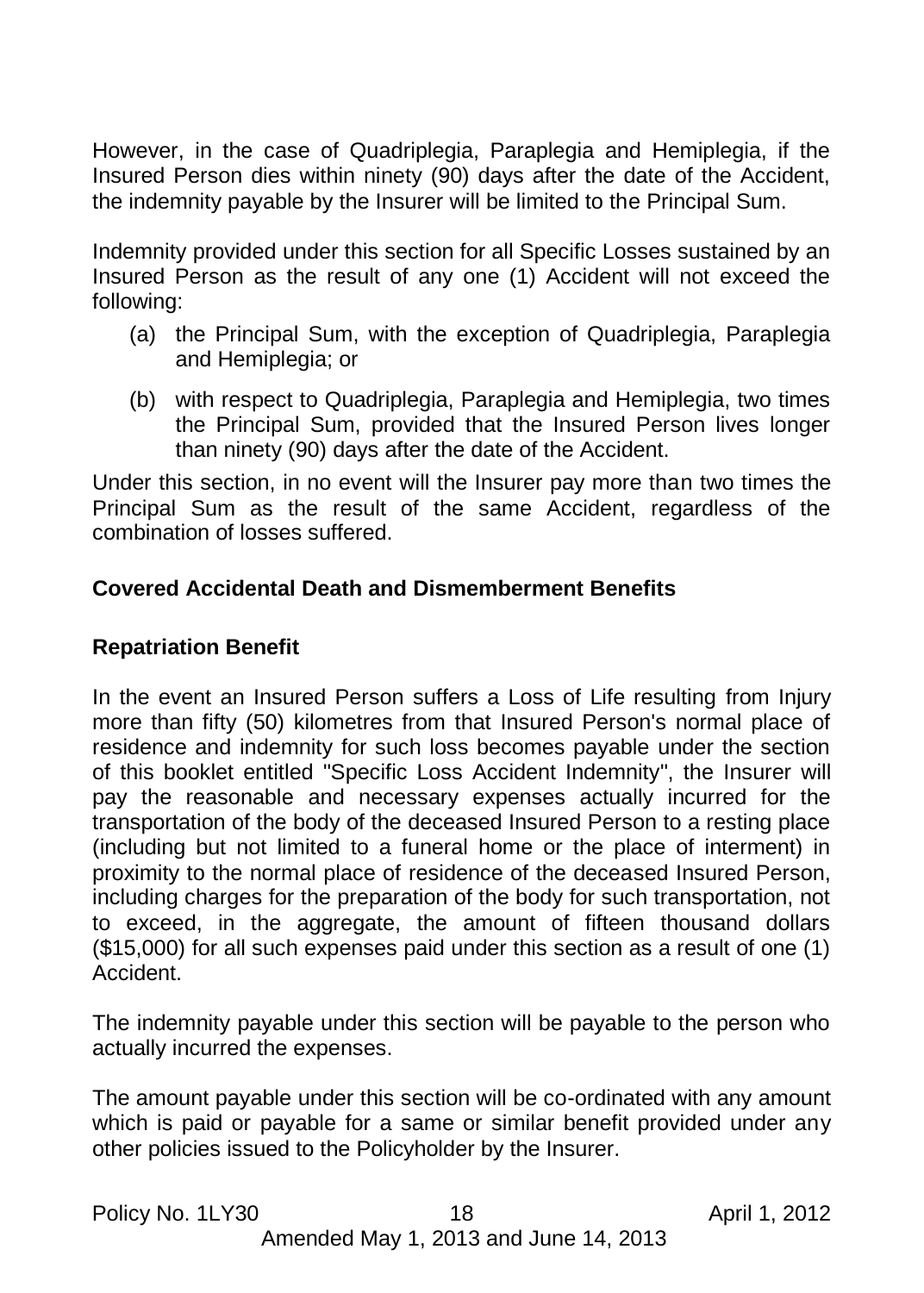## **Education Benefit**

In the event you suffer a Loss of Life resulting from an Injury and indemnity for such loss becomes payable under the section of this booklet entitled "Specific Loss Accident Indemnity", the Insurer will pay the reasonable and necessary tuition fees for any Dependent Child who, on the date of or within the following three hundred and sixty-five (365) days of the Insured Person's death, is enrolled or enrolls as a full-time student in any Institution for Higher Learning, up to the lesser of the following amounts:

- (a) five percent (5%) of such deceased Insured Person's Principal Sum; or
- (b) five thousand dollars (\$5,000),

for each year (up to five (5) consecutive years) per Dependent Child during which such Dependent Child remains enrolled as a full-time student in an Institution for Higher Learning.

The total maximum payable under this section will not exceed five thousand dollars (\$5,000) per year per Dependent Child.

The indemnity will be paid each year upon receipt of proof satisfactory to the Insurer that the Dependent Child is enrolled as a full-time student in an Institution for Higher Learning. Payment will not be made for expenses incurred prior to the Loss of Life of such Insured Person, nor for room, board, books or other living, travelling or clothing expenses.

The indemnity payable under this section will be payable to the person who actually incurred the expenses.

The amount payable under this section will be co-ordinated with any amount which is paid or payable for a same or similar benefit provided under any other policies issued to the Policyholder by the Insurer.

## **Day-Care Benefit**

In the event you suffer a Loss of Life resulting from an Injury and indemnity for such loss becomes payable under the section of this booklet entitled "Specific Loss Accident Indemnity", the Insurer will pay the reasonable and necessary expenses actually incurred for Day-Care Centre attendance for any Dependent Child under thirteen (13) years of age at the date of the Insured Person's death and who on the date of or within the following three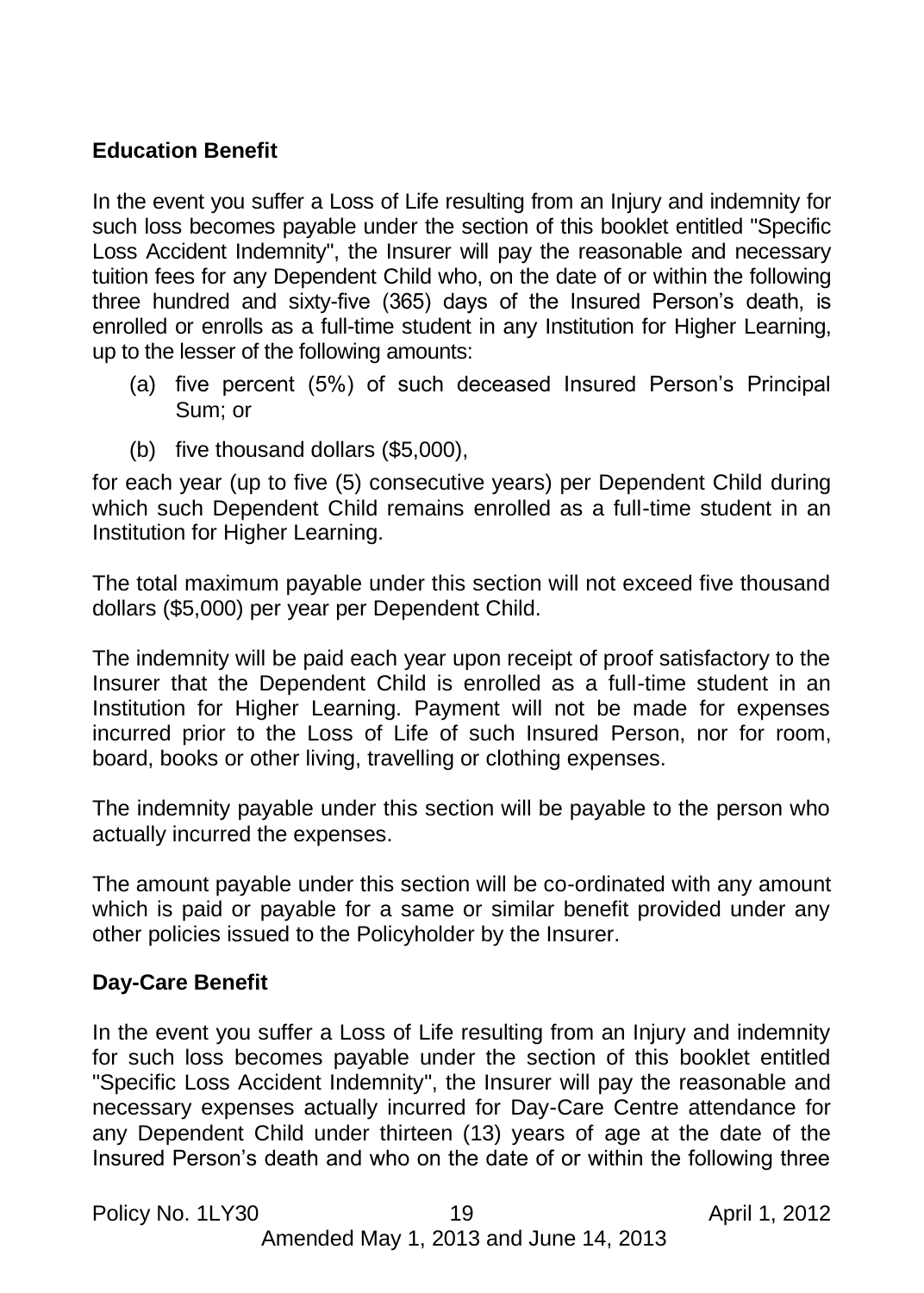hundred and sixty-five (365) days after such Insured Person's death, is enrolled or enrolls in a Day-Care Centre, to the lesser of the following amounts:

- (a) five percent (5%) of such deceased Insured Person's Principal Sum; or
- (b) five thousand dollars (\$5,000),

for each year (up to five (5) consecutive years) per Dependent Child during which such Dependent Child remains enrolled in a Day-Care Centre.

The total maximum payable under this section will not exceed five thousand dollars (\$5,000) per year per Dependent Child.

The indemnity will be paid each year upon receipt of satisfactory proof that the Dependent Child is enrolled in a Day-Care Centre, but payment will not be made for expenses incurred prior to the Loss of Life of such Insured Person, nor for room, board or other ordinary living, travelling or clothing expenses.

The indemnity payable under this section will be payable to the person who actually incurred the expenses.

The amount payable under this section will be co-ordinated with any amount which is paid or payable for a same or similar benefit provided under any other policies issued to the Policyholder by the Insurer.

If none of the Insured Person's Dependent Children satisfy the above requirements or the requirements as shown under the section entitled "Education Benefit", the Insurer will pay to your beneficiary the lesser of the following amounts:

- (a) five percent (5%) of the deceased Insured Person's Principal Sum; or
- (b) two thousand and five hundred dollars (\$2,500),

under only one (1) of the policies issued by the Insurer.

## **Rehabilitation Benefit**

In the event you suffer a Specific Loss resulting from an Injury and indemnity for such loss becomes payable under the section of this booklet entitled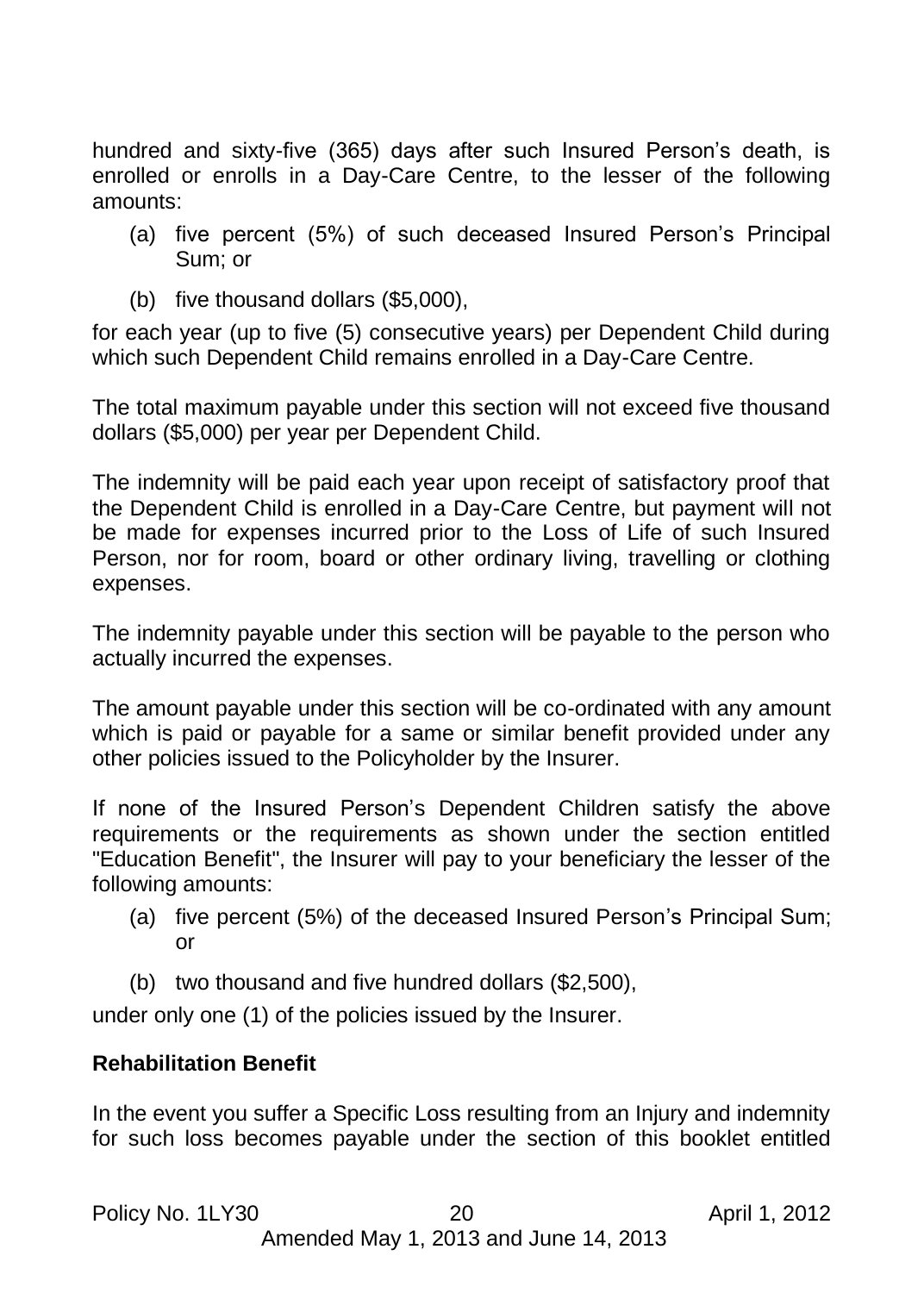"Specific Loss Accident Indemnity" and such Injury requires that you participate in a rehabilitation program in order to be qualified to engage in an occupation in which you would not have engaged except for such Injury, the Insurer will pay the reasonable and necessary expenses that you actually incurred for such program within three (3) years after the date of such loss. Payment will not be made for room, board or other ordinary living, travelling or clothing expenses.

Payment by the Insurer for the total of all expenses that you incurred under this section will not exceed fifteen thousand dollars (\$15,000) as the result of any one (1) Accident.

The amount payable under this section will be co-ordinated with any amount which is paid or payable for a same or similar benefit provided under any other policies issued to the Policyholder by the Insurer.

## **Workplace Modification and Accommodation Benefit**

In the event you suffer a Specific Loss resulting from an Injury and indemnity for such loss becomes payable under the section of this booklet entitled "Specific Loss Accident Indemnity" and you require special adaptive equipment and/or workplace modification in order to reasonably accommodate your return to active work with the Policyholder, the Insurer will pay the reasonable and necessary expenses actually incurred by the Policyholder for such equipment and/or modification provided:

- (1) The Policyholder agrees in writing to provide the special adaptive equipment and/or make modifications to the workplace for the purpose of making it accessible and adaptable to your needs; and
- (2) The Policyholder acknowledges in writing that the performance of the essential duties of your job would be compromised in the absence of such modification or accommodation; and
- (3) The proposed special adaptive equipment and/or workplace modification have prior written approval by the Insurer.

The Insurer has the right to have you examined by a professional of its choice to evaluate the appropriateness of the proposed modifications and/or equipment.

The indemnity under this section will be paid to the Policyholder once you have returned to active work with the Policyholder and the Insurer has been

```
Policy No. 1LY30 21 April 1, 2012
```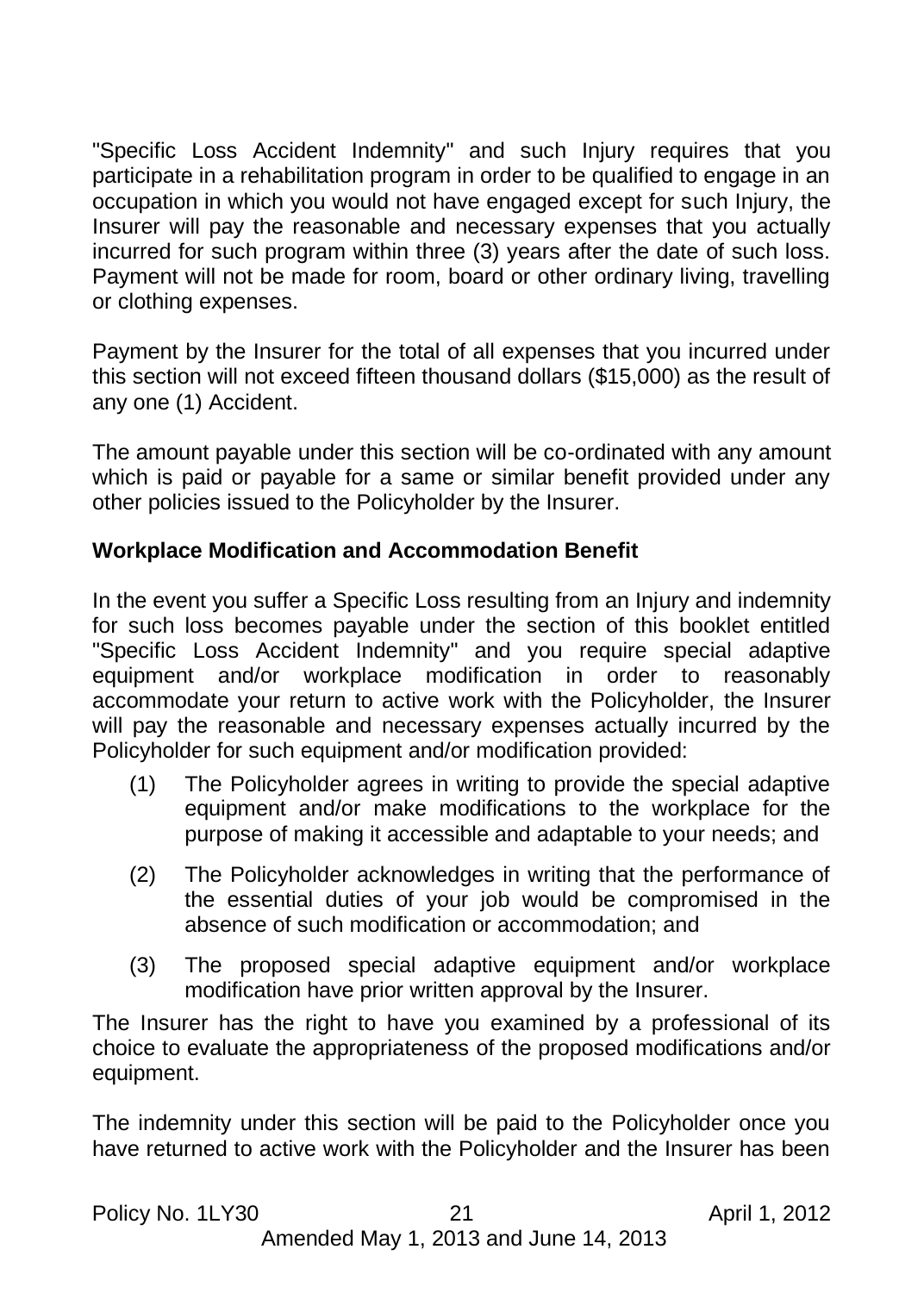provided with written proof of the expenses incurred. The benefit is not payable if the Policyholder does not incur any cost in providing the special adaptive equipment and/or the workplace modification.

Payment by the Insurer for the total of all expenses incurred by the Policyholder under this section will not exceed five thousand dollars (\$5,000) as a result of any one (1) Accident.

The amount payable under this section will be co-ordinated with any amount which is paid or payable for a same or similar benefit provided under any other policies issued to the Policyholder by the Insurer.

## **Occupational Training Benefit**

In the event you suffer a Loss of Life resulting from an Injury and indemnity for such loss becomes payable under the section of this booklet entitled "Specific Loss Accident Indemnity", the Insurer will pay the reasonable and necessary expenses actually incurred within the following three (3) years after the date of such loss by your Spouse who engages in a formal occupational training program in order to become specifically qualified for active employment in an occupation for which he would not otherwise have sufficient qualifications. Payment will not be made for room, board or other ordinary living, travelling or clothing expenses.

Payment by the Insurer for the total of all expenses incurred by your Spouse under this section will not exceed fifteen thousand dollars (\$15,000).

The indemnity payable under this section will be payable to the person who actually incurred the expenses.

The amount payable under this section will be co-ordinated with any amount which is paid or payable for a same or similar benefit provided under any other policies issued to the Policyholder by the Insurer.

#### **Permanent Total Disability Indemnity**

In the event you suffer an Injury resulting in Total Disability within three hundred and sixty-five (365) days after the date of the Accident causing such Injury, provided such Total Disability was continued over a period of twelve (12) consecutive months following Commencement of Total Disability and is permanent at the end of this period, the Insurer will pay the Principal

Policy No. 1LY30 22 April 1, 2012 Amended May 1, 2013 and June 14, 2013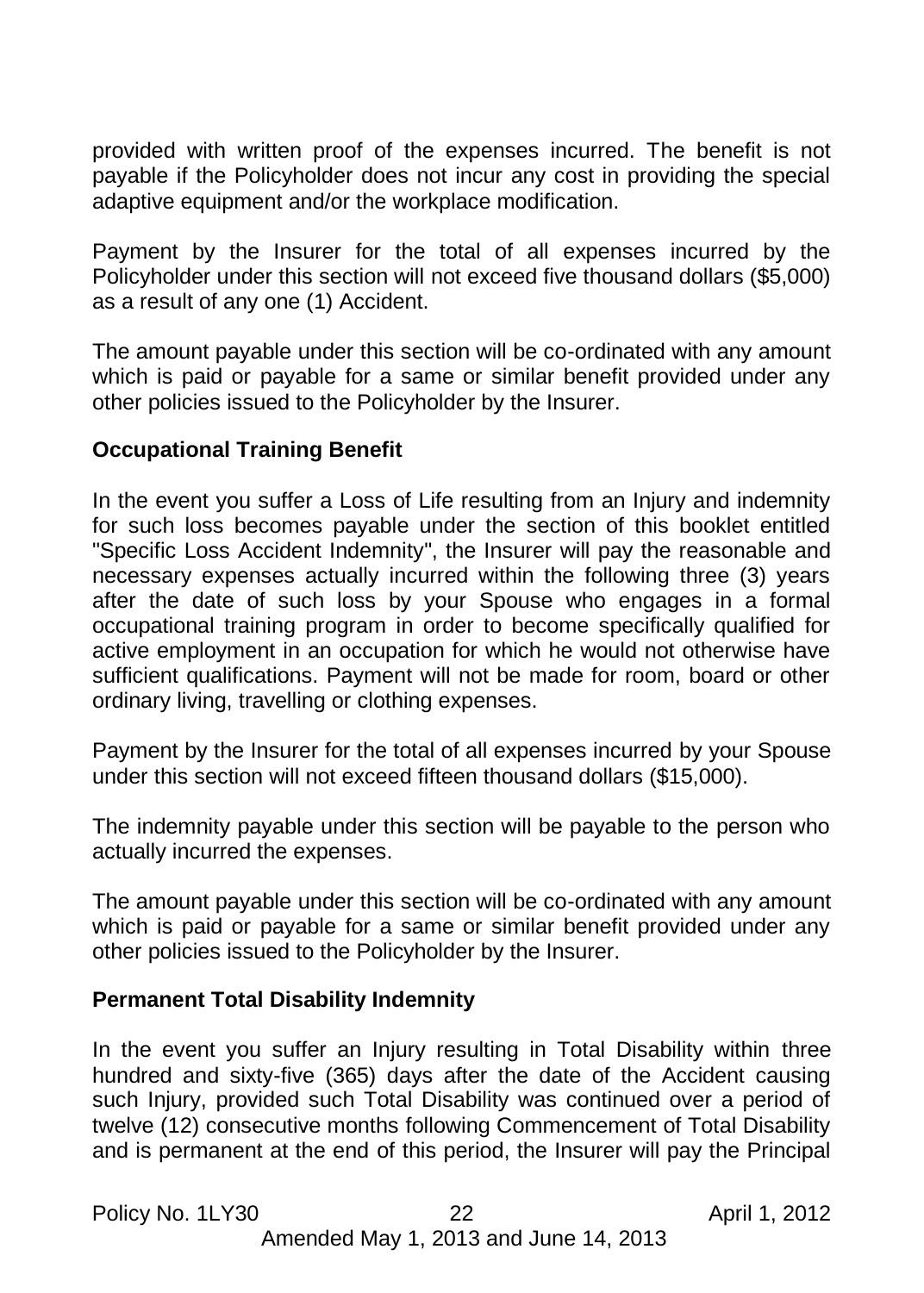Sum, less any amount paid or payable as the result of the same Accident under the section of this booklet entitled "Specific Loss Accident Indemnity".

## **Family Transportation Benefit**

In the event an Insured Person suffers a Specific Loss resulting from an Injury and indemnity for such loss becomes payable under the section of this booklet entitled "Specific Loss Accident Indemnity" and such Insured Person is under the Regular Care and Attendance of a Physician, the Insurer will pay the reasonable and necessary expenses actually incurred by one (1) Immediate Family Member or family representative for Transportation to the bedside of such Insured Person by the most direct route from the normal place of residence of the Immediate Family Member or family representative, Accommodation in the vicinity, and return to the normal place of residence of such Immediate Family Member or family representative by the most direct route if the Insured Person had been travelling unaccompanied by an Immediate Family Member. Payment will not be made for other ordinary living, travelling or clothing expenses.

The Insurer will not pay any indemnity under this section unless such Insured Person is confined as an inpatient in a Hospital located more than fifty (50) kilometres from his normal place of residence.

Reimbursement of Transportation expenses under this section is limited to the cost of a single return trip to the bedside of the Insured Person while in Hospital. More than one form of conveyance may be used for the Transportation if necessary, but the indemnity paid will be limited to the Fare or Fares reasonably required for a single return trip. If Transportation occurs in a Motorized Vehicle other than one operated under a license for the conveyance of passengers, then reimbursement of Transportation expenses will be limited to a maximum of thirty-five cents (\$0.35) per kilometre travelled for such return trip.

The total maximum amount payable under this section by the Insurer will not exceed fifteen thousand dollars (\$15,000) as a result of any one (1) Accident.

The indemnity payable under this section will be payable to the person who actually incurred the expenses.

Policy No. 1LY30 23 April 1, 2012 Amended May 1, 2013 and June 14, 2013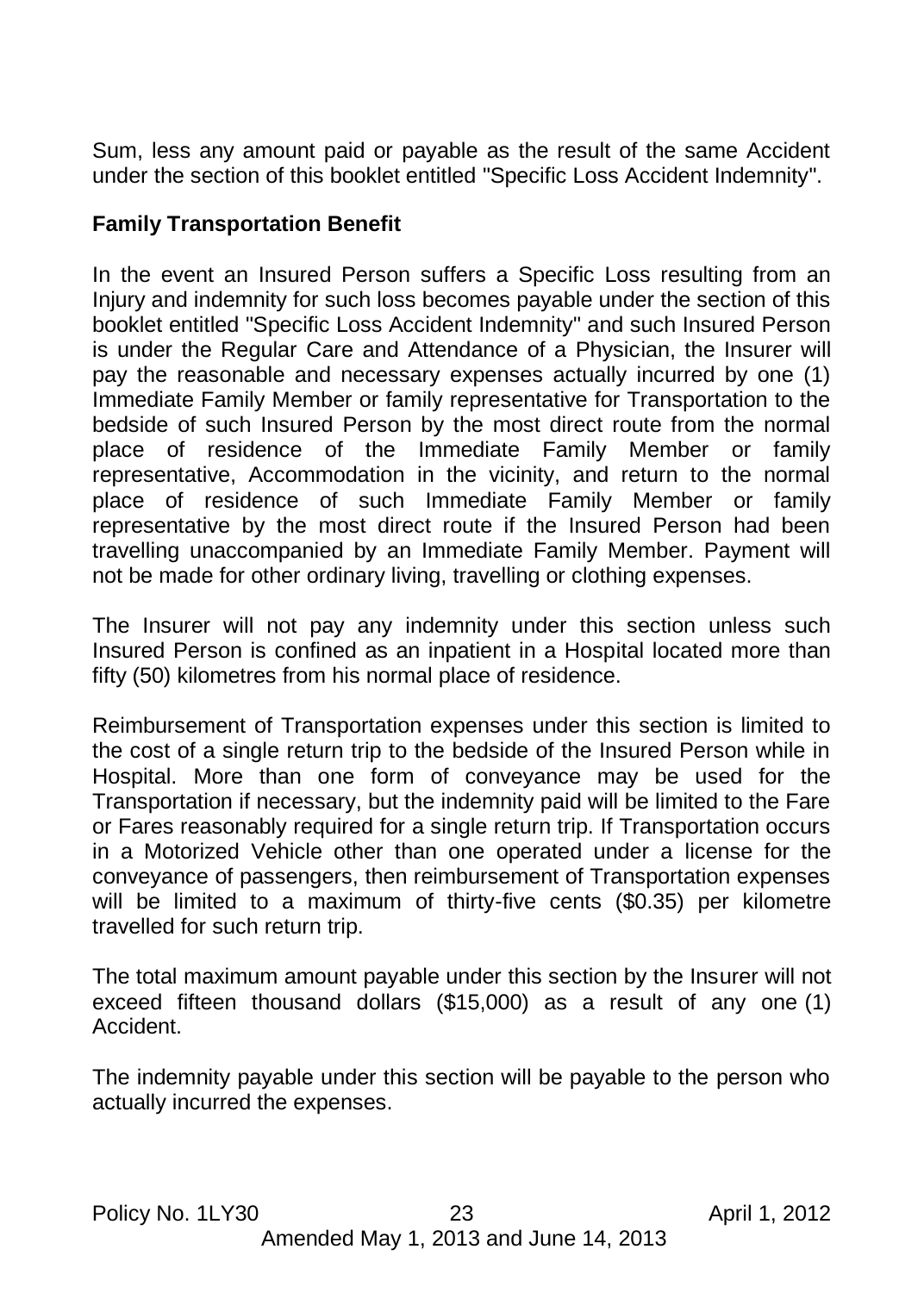The amount payable under this section will be co-ordinated with any amount which is paid or payable for a same or similar benefit provided under any other policies issued to the Policyholder by the Insurer.

#### **Identification Benefit**

In the event an Insured Person suffers a Loss of Life resulting from an Injury and indemnity for such loss becomes payable under the section of this booklet entitled "Specific Loss Accident Indemnity" and the police or similar governmental authority requires identification of the Insured Person's body, the Insurer will pay the reasonable and necessary expenses actually incurred by one (1) Immediate Family Member or family representative for Transportation to the location of the Insured Person's body by the most direct route from the normal place of residence of the Immediate Family Member or family representative, Accommodation in the vicinity, and return to the normal place of residence of such Immediate Family Member or family representative by the most direct route, if, at the time of death, the Insured Person had been travelling unaccompanied by an Immediate Family Member. Payment will not be made for other ordinary living, travelling or clothing expenses.

The Insurer will not pay any indemnity under this section unless the Insured Person's body is located more than fifty (50) kilometres from the Insured Person's normal place of residence.

Reimbursement of Transportation expenses under this section is limited to the cost of a single return trip to identify the deceased Insured Person. More than one form of conveyance may be used for the Transportation if necessary, but the indemnity paid will be limited to the Fare or Fares reasonably required for a single return trip. If Transportation occurs in a Motorized Vehicle other than one operated under a license for the conveyance of passengers, then reimbursement of Transportation expenses will be limited to a maximum of thirty-five cents (\$0.35) per kilometre travelled for such return trip.

The total maximum amount payable under this section by the Insurer will not exceed fifteen thousand dollars (\$15,000) as a result of any one (1) Accident.

The indemnity payable under this section will be payable to the person who actually incurred the expenses.

Policy No. 1LY30 24 April 1, 2012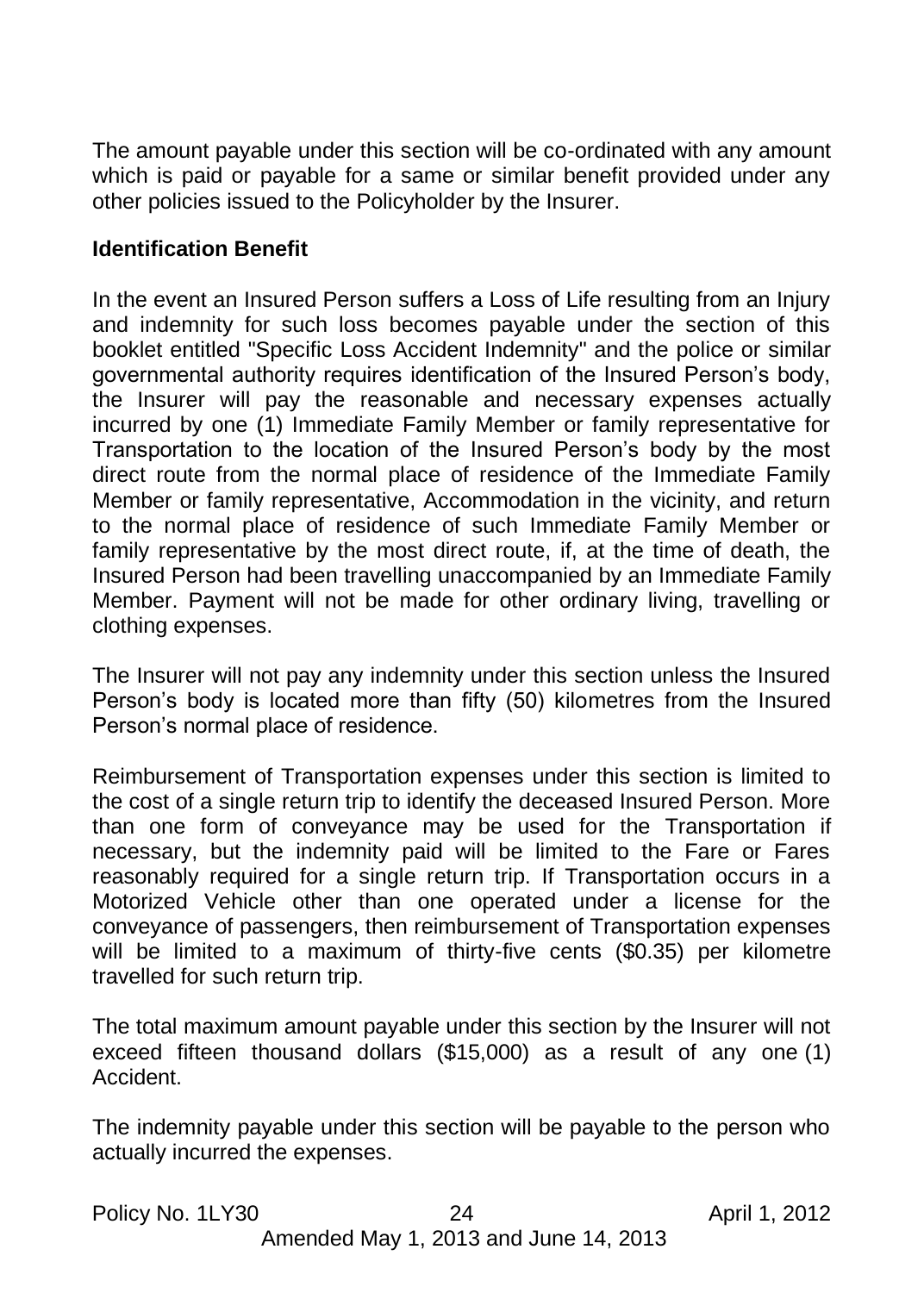The amount payable under this section will be co-ordinated with any amount which is paid or payable for a same or similar benefit provided under any other policies issued to the Policyholder by the Insurer.

## **Seat Belt Benefit**

In the event an Insured Person suffers a Specific Loss resulting from an Injury and indemnity for such loss becomes payable under the section of this booklet entitled "Specific Loss Accident Indemnity", the Insurer will pay an additional indemnity equal to ten percent (10%) of the applicable indemnity payable under the section of this booklet entitled "Specific Loss Accident Indemnity", subject to a maximum of fifty thousand dollars (\$50,000), if at the time of the Accident causing such Injury, the Insured Person was driving or riding in a Motorized Vehicle and wearing a properly fastened Seat Belt.

At the time of the Accident, the driver of the Motorized Vehicle must hold a current and valid driver's license of a rating authorizing him to operate such Motorized Vehicle and neither be Intoxicated nor Under the Influence of Drugs.

Proof of Seat Belt use to the satisfaction of the Insurer must be provided as part of the written proof of loss.

### **Home Alteration and/or Vehicle Modification Benefit**

In the event an Insured Person suffers a Specific Loss listed below resulting from an Injury:

- (1) Loss of both feet or legs; or
- (2) Loss of Use of both feet or legs; or
- (3) Quadriplegia, Paraplegia or Hemiplegia,

and indemnity for such loss becomes payable under the section of this booklet entitled "Specific Loss Accident Indemnity" and such Insured Person requires the use of a wheelchair, as result of such loss, in order to be ambulatory, the Insurer will pay the reasonable and necessary expenses actually incurred by the Insured Person within three (3) years following the date of Loss for home alteration and/or vehicle modification as provided under this section.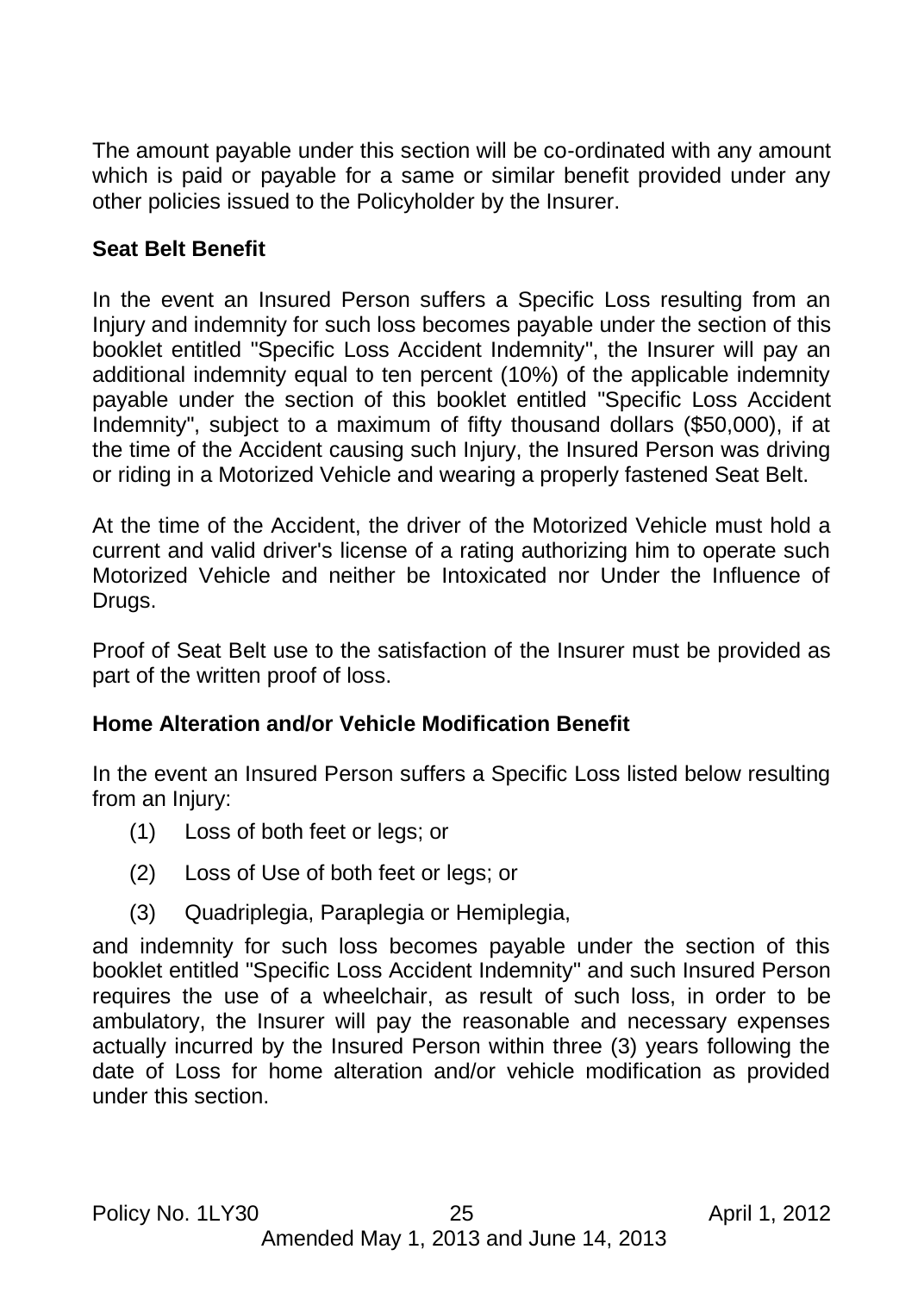To be covered under this section, the alteration or modification must enable the Insured Person to access his residence and/or his vehicle in a wheelchair and must be approved, where required by law, by licensing authorities.

The total maximum amount payable under this section by the Insurer will not exceed fifteen thousand dollars (\$15,000) as a result of any one (1) Accident.

The amount payable under this section will be co-ordinated with any amount which is paid or payable for a same or similar benefit provided under any other policies issued to the Policyholder by the Insurer.

## **Hospital Indemnity**

In the event an Insured Person suffers a Specific Loss resulting from an Injury and indemnity for such loss becomes payable under the section of this booklet entitled "Specific Loss Accident Indemnity" and such Injury requires the Insured Person to stay in a Hospital and under the Regular Care and Attendance of a Physician for at least four (4) consecutive days, the Insurer will pay a Daily Indemnity provided such Period of Hospitalization is necessary for the treatment of such Injury. Such Daily Indemnity will be paid from the first (1st) Day of Hospitalization, but in no event for more than three hundred and sixty five (365) days per Accident.

Notwithstanding anything contained to the contrary in the Policy, a Period of Hospitalization which becomes necessary for the treatment of an Injury which resulted in a Specific Loss will be covered in accordance with the terms of this section, provided such Period of Hospitalization commences:

- (1) within three hundred and sixty-five (365) days after the date of the Accident causing such Injury; and
- (2) while this Insured Person's individual coverage under the Policy is in force.

Such Daily Indemnity will be calculated as payable from the first (1st) Day of Hospitalization, provided the Insured Person is hospitalized for at least four (4) consecutive days.

Only one (1) Period of Hospitalization will be payable for all Injuries sustained by the Insured Person as the result of one (1) Accident.

#### Policy No. 1LY30 26 April 1, 2012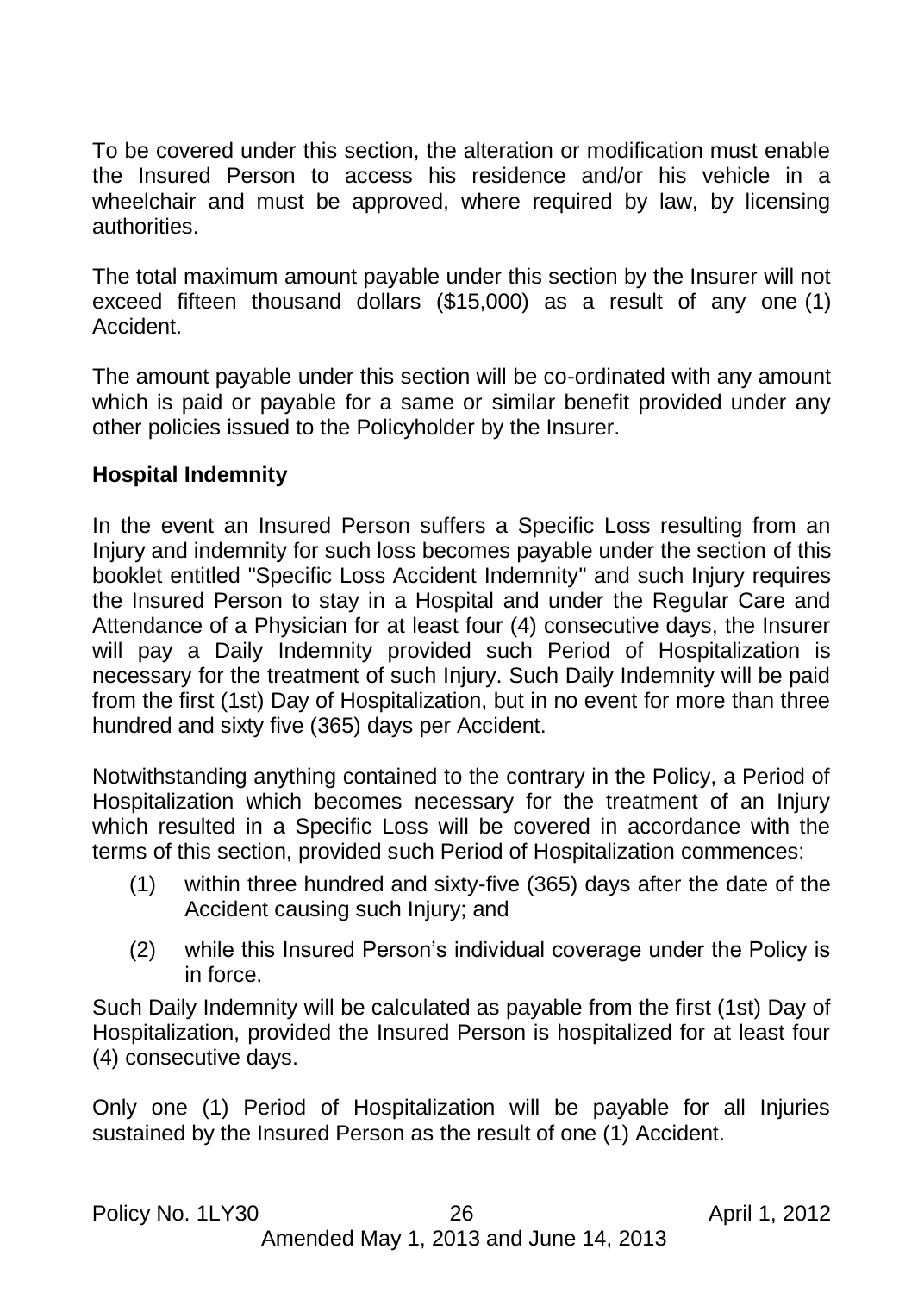## **Comatose Benefit**

In the event a Physician determines that an Insured Person has become Comatose as a result of an Injury, the Insurer will pay an indemnity equal to the amount of the Principal Sum less any other amount paid or payable under the section of this booklet entitled "Specific Loss Accident Indemnity" as the result of the same Accident, provided:

- (1) The Insured Person becomes Comatose within three hundred and sixty five (365) days after the date of the Accident; and
- (2) The Insured Person has been Comatose for at least six (6) consecutive months.

## **Contagious Disease Benefit**

In the event an Insured Employee suffers a Loss of Life within three hundred and sixty five (365) days after the date of contracting or being infected by Hepatitis B, Tuberculosis, Meningococcal Meningitis, or Yersinia Pestis the Insurer will pay the Loss of Life benefit. The disease must first manifest itself and be diagnosed by a Physician while the insured is an active employee and that the disease was as a result of on the job exposure while insured under the policy.

#### **Aircraft Coverage**

Insurance provided under the Policy includes coverage for loss when such loss results from Injury sustained while and as a result of the Insured Person:

- (a) riding as a passenger, and not as a pilot, operator or member of the crew, in or on any aircraft having a current and valid certificate of airworthiness and being piloted by a person who then holds a current and valid pilot's license of a rating authorizing him to pilot such aircraft.
- (b) riding as a passenger, and not as a pilot, operator or member of the crew, in or on any aircraft operated by the Canadian Armed Forces or by a similar military service of any duly constituted governmental authority of any other recognized country.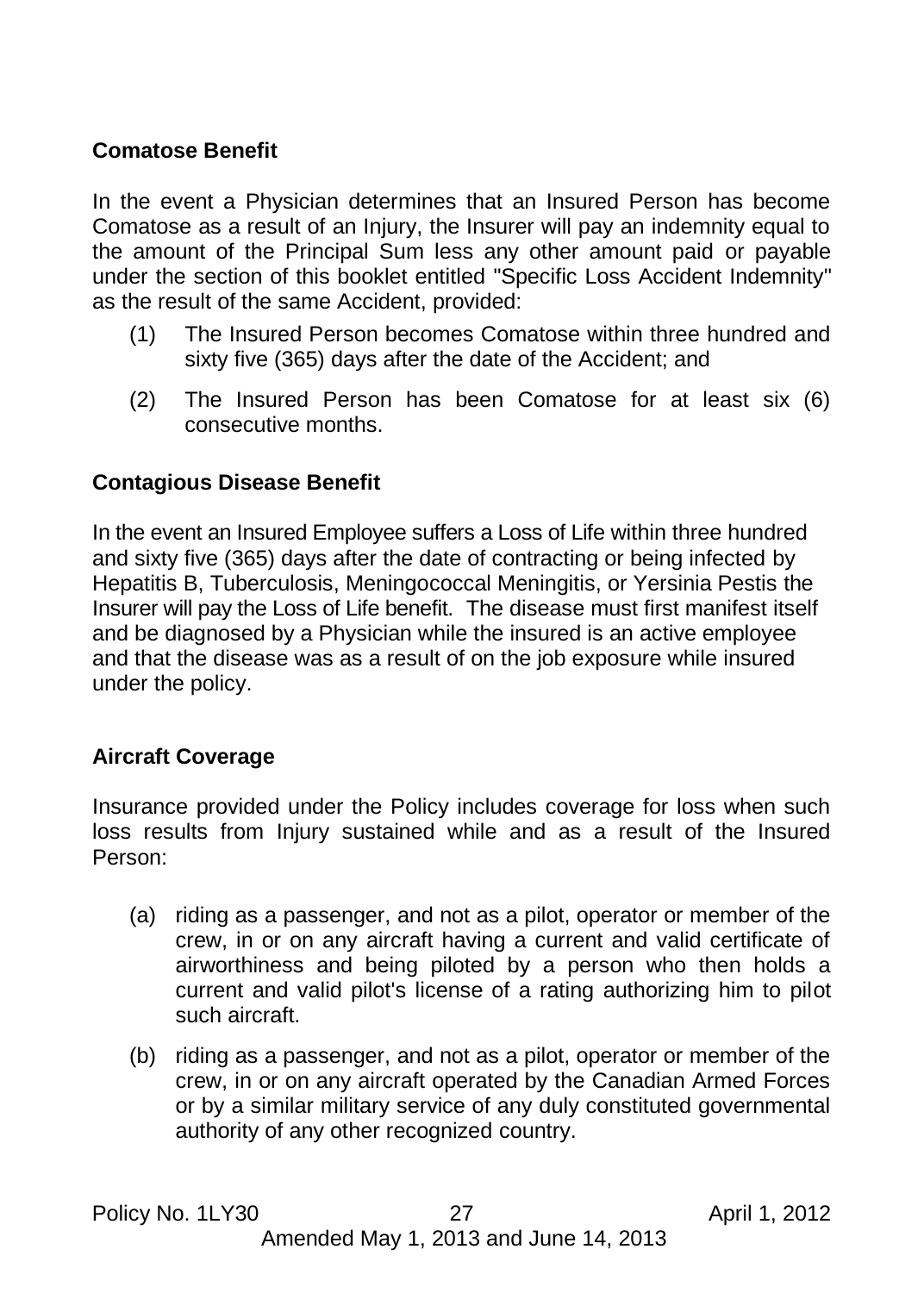- (c) riding as a passenger in any aircraft owned or leased by the Policyholder.
- (d) boarding or alighting from or being struck by any aircraft.

#### **Exposure and Disappearance Coverage**

In the event an Insured Person undergoes unavoidable exposure to natural elements and, as a direct result, suffers a Specific Loss for which indemnity would have been payable under the section of this booklet entitled "Specific Loss Accident Indemnity" if it had been caused by an Accident, the Insurer will pay the amount specified for the same loss as in the section of this booklet entitled "Specific Loss Accident Indemnity".

In the event an Insured Person is not found within one (1) year following the date of the disappearance or sinking or wrecking of the conveyance in which he was riding at the time of such disappearance or sinking or wrecking and under such circumstances as would otherwise be covered under the section of this booklet entitled "Specific Loss Accident Indemnity", it will be presumed the Insured Person suffered a Loss of Life resulting from an Injury at the time of such disappearance, sinking or wrecking.

## **Continuation of Coverage during Approved Leaves**

Individual coverage under the Policy will be continued for you during any of the following:

- your approved leave of absence;
- your temporary lay-off; or
- your maternity/parental leave

provided payment of premium is continued.

This continuation of coverage will terminate at 12:01 a.m., Standard Time:

(1) with respect to any leave of absence approved by the Policyholder, on the first (1st) day of the month following the completion of a twelve (12) month period that started on the date such approved

Amended May 1, 2013 and June 14, 2013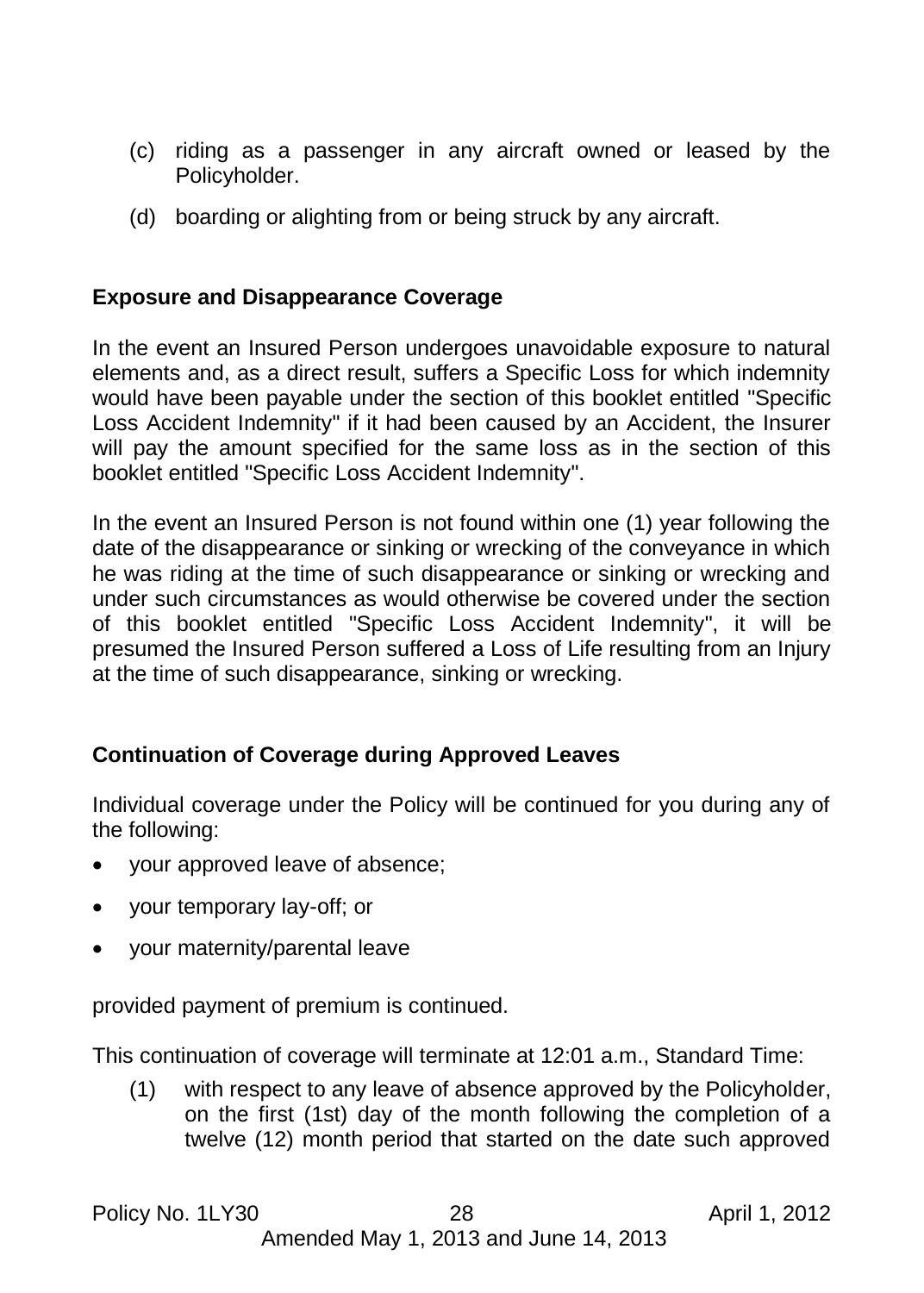leave of absence began or on the date you return to work in any capacity for the Policyholder or any other employer, including selfemployment, whichever is earlier. Continuation of coverage for periods in excess of twelve (12) months may be granted, provided written request is submitted by the Policyholder to the Insurer;

- (2) with respect to any temporary lay-off approved by the Policyholder, on the first (1st) day of the month following the completion of a six (6) month period that started on the date such approved temporary lay-off began or on the date you return to work in any capacity for the Policyholder or any other employer, including self-employment, whichever is earlier. Continuation of coverage for periods in excess of six (6) months may be granted, provided written request is submitted by the Policyholder to the Insurer;
- (3) with respect to any maternity/parental leave approved by the Policyholder, on the date you return to work in any capacity for the Policyholder or any other employer, including self-employment; and

The coverage which is provided as a result of continuation under this section will be subject to the terms and provisions of the Policy that were in effect as of the date of commencement of the leave, including any provision providing for reductions in amounts of insurance.

Notwithstanding anything contained to the contrary in the Policy, in no event will indemnities payable for any event insured against which occurs while individual coverage is being continued under this section exceed the amount that would have been payable to you at the date of commencement of your leave.

#### **Waiver of Premium**

When, under the Policyholder's basic group life insurance policy, your life insurance coverage is extended under a waiver of premium provision as the result of total disability resulting from a Sickness or Disease, from a Sickness or Disease related to pregnancy, from an Injury or from an Accident, coverage under the Policy will also be extended and waiver of premium granted.

Premiums will continue to be waived until the earliest of the following dates:

(a) the date the Policy is terminated; or

| Policy No. 1LY30 | 29                                    | April 1, 2012 |
|------------------|---------------------------------------|---------------|
|                  | Amended May 1, 2013 and June 14, 2013 |               |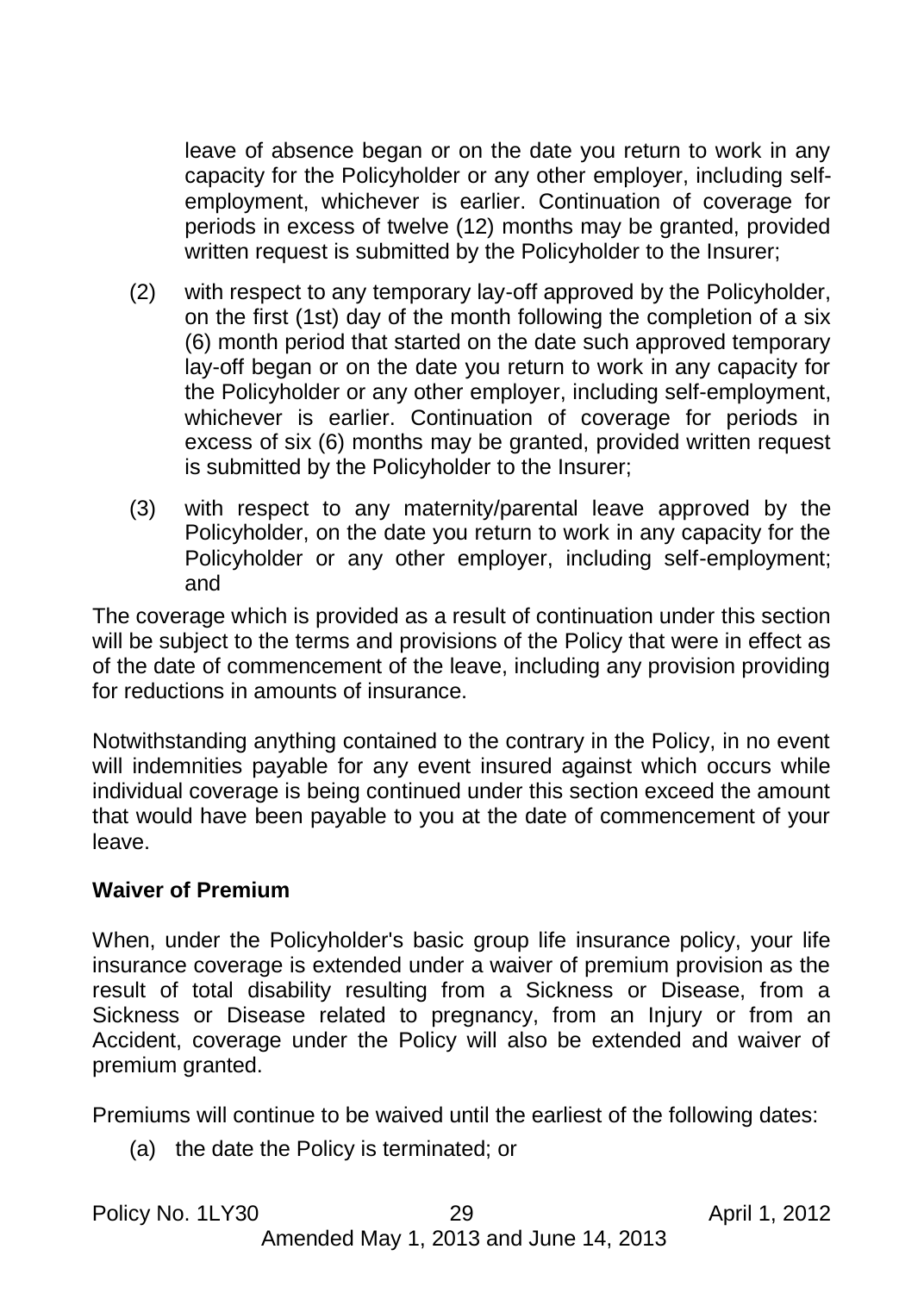- (b) the date you reach sixty-five (65) of age; or
- (c) the date the you cease to be totally disabled; or
- (d) the date you fail to provide proof satisfactory to the Insurer of the continuance of total disability within ninety (90) days of request of such proof or refuse to submit to a medical examination requested by the Insurer.

The coverage which is continued under this section is subject to the terms and provisions of the Policy which are in effect on the date prior to the commencement of total disability, including any provision providing for reductions in amounts of insurance or any indemnity.

Notwithstanding anything contained to the contrary in the Policy, in no event will indemnities payable for any event insured against which occurs while coverage is being continued under this section exceed the amount that would have been payable, if any, to the Insured Person at the date prior to your commencement of total disability.

The Insurer has the right to request proof of total disability or the continuation thereof from time to time, as the Insurer may reasonably require. Failure to provide proof satisfactory to the Insurer may result in termination of this "Waiver of Premium" section.

#### <span id="page-29-0"></span>**Conversion to an Individual Insurance Contract**

In the event your coverage is terminated because:

- (a) you cease to be an active Employee of the Policyholder on account of resignation, dismissal, retirement or failure to return to work for the Policyholder following a period of total disability; or
- (b) you cease to be an eligible person under the Policy; or
- (c) the period of extension of your coverage as provided in the "Extension of Coverage" section ends,

if you have not reached the age of seventy (70), you may make a written application to the Insurer within thirty-one (31) days of said termination to obtain an individual accident policy. On reception of such application, the Insurer will, without evidence of insurability, issue an individual accident policy to the applicant.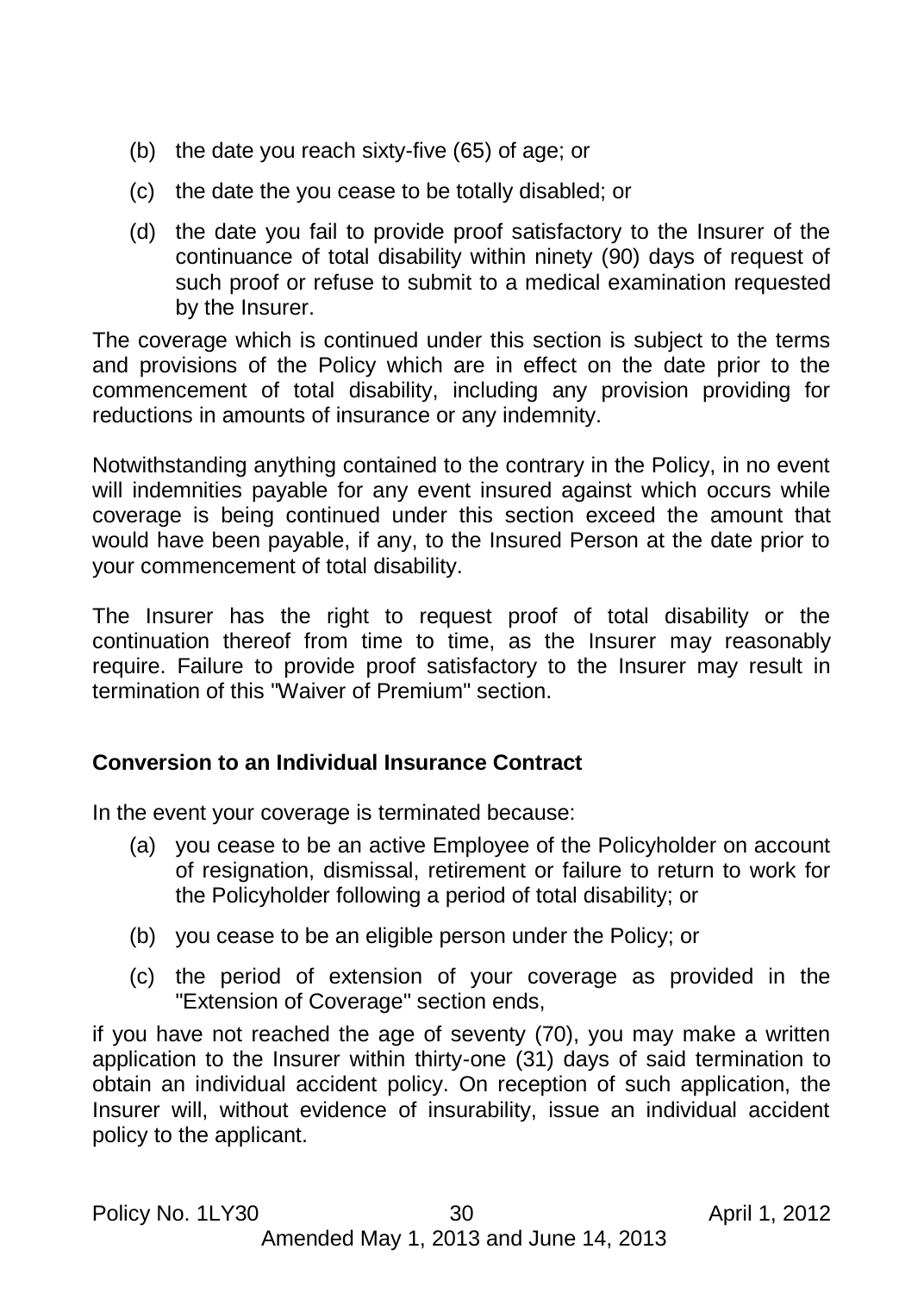However, conversion will not be possible if the Policy is terminated at the time of the application.

The benefits provided will be set out in a Specific Loss Accident Indemnity schedule available from the Insurer at the time of conversion, and the amount of insurance that may be converted will not exceed the lesser of:

- (a) the amount of insurance then in effect on the date of termination; or
- (b) a total aggregate amount of two hundred and fifty thousand dollars (\$250,000) for all such conversions.

Premiums for such an individual accident policy being issued in compliance with the aforementioned condition will be calculated at the Insurer's rates then in force for your attained age at the date of conversion. Premiums will be payable annually in advance and the accident policy will be issued on an annually renewable basis.

## <span id="page-30-0"></span>**Indemnity Payment and Beneficiaries**

Indemnity payable in the event of your Loss of Life will be paid to the beneficiary or beneficiaries designated in writing by you on your basic group life insurance application on file with the Policyholder or basic group life insurance carrier, as the case may be on your most recently signed enrollment card or beneficiary designation card on file with the Policyholder, or if there is no such beneficiary designation, such indemnity will be paid to your estate. All other indemnities payable will be paid to you, with the exception of indemnities payable under the following sections of this booklet, for which, indemnity will be paid to the person who actually incurred the expenses giving rise to the indemnity:

- Repatriation Benefit
- Education Benefit
- Day-Care Benefit
- Workplace Modification and Accommodation Benefit
- Occupational Training Benefit
- Family Transportation Benefit
- Identification Benefit

Policy No. 1LY30 31 April 1, 2012

Amended May 1, 2013 and June 14, 2013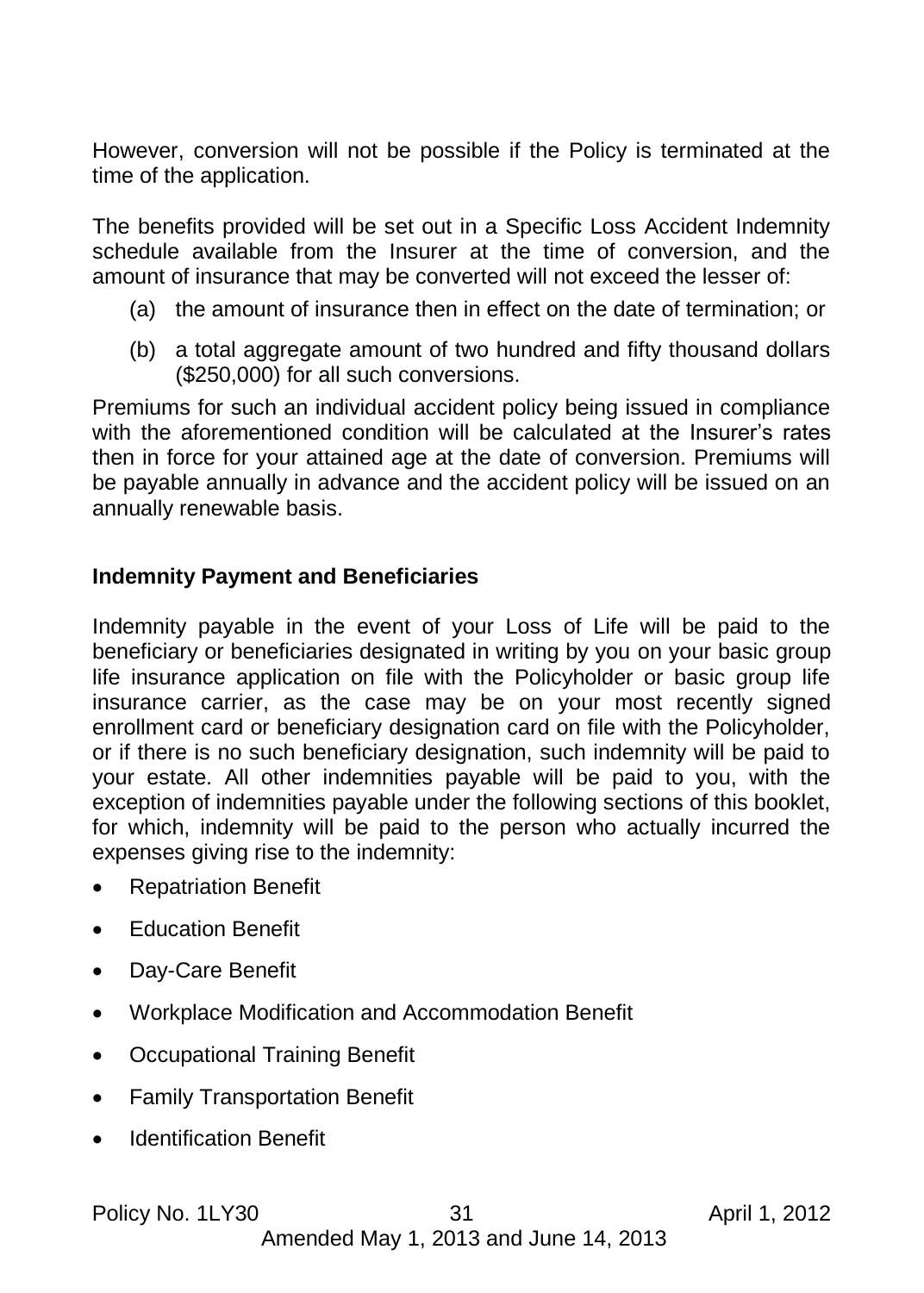Home Alteration and/or Vehicle Modification Benefit

# <span id="page-31-0"></span>**Aggregate Limit of Indemnity**

The Insurer's aggregate limit of indemnity for all indemnities payable as a result of any one (1) Accident is \$2,500,000. In the event said limit of indemnity for any one (1) Accident is insufficient to pay the full amount of indemnity for each Insured Person, then the amount payable for each Insured Person will be in the proportion that the limit of indemnity for any one (1) Accident bears to the total amount of indemnity that would have been payable, not taking into consideration such limit of indemnity.

This section only applies to indemnities payable under the following sections of this booklet:

- Specific Loss Accident Indemnity
- Permanent Total Disability Indemnity
- Comatose Benefit

# <span id="page-31-1"></span>**Exclusions**

No benefit will be paid for any loss, fatal or non-fatal, caused or contributed to by:

- self-inflicted injuries, suicide or attempted suicide, whether the Insured Person was sane or insane;
- war whether declared or undeclared, and whether or not the Insured Person was actually participating therein;
- civil commotion, riot, insurrection, armed conflict if the Insured Person was participating therein;
- the Insured Person's service, whether as a combatant or noncombatant, in the armed forces of any country;
- the Insured Person riding as a passenger or otherwise in any vehicle or device for aerial navigation, other than as provided in the section of this booklet entitled "Aircraft Coverage";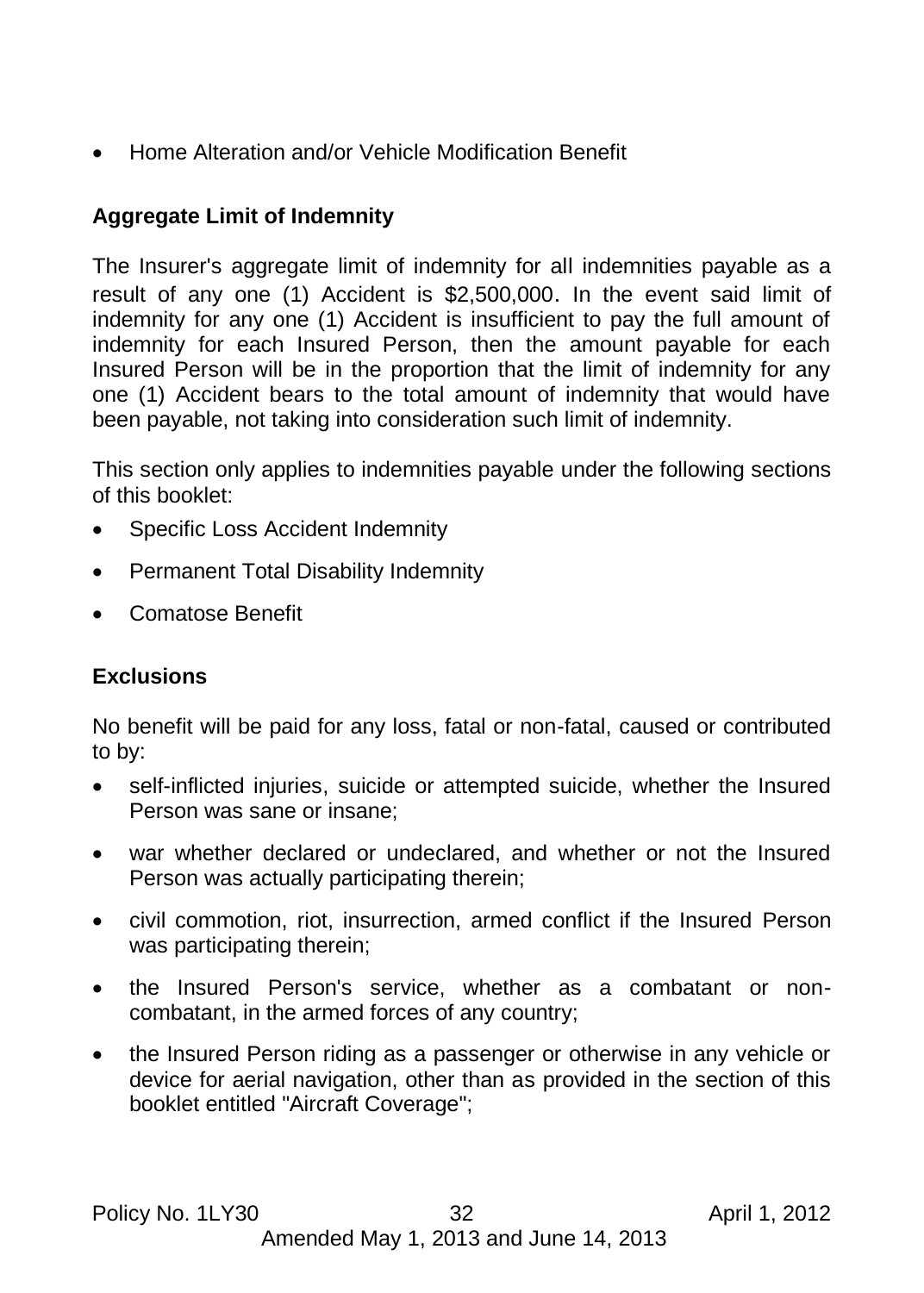- injuries sustained while operating a motor vehicle, either while under the influence of any intoxicant or if the employee's blood contained more than 80 milligrams of alcohol per 100 millilitres of blood at the time of injury;
- committing of or attempt to commit an assault or criminal offence;
- an infection (except pyogenic infections from an accidental cut or wound), illness or disease or the medical treatment of any illness or disease, or bodily or mental infirmity, except if the medical treatment or surgery was needed because of an Accident.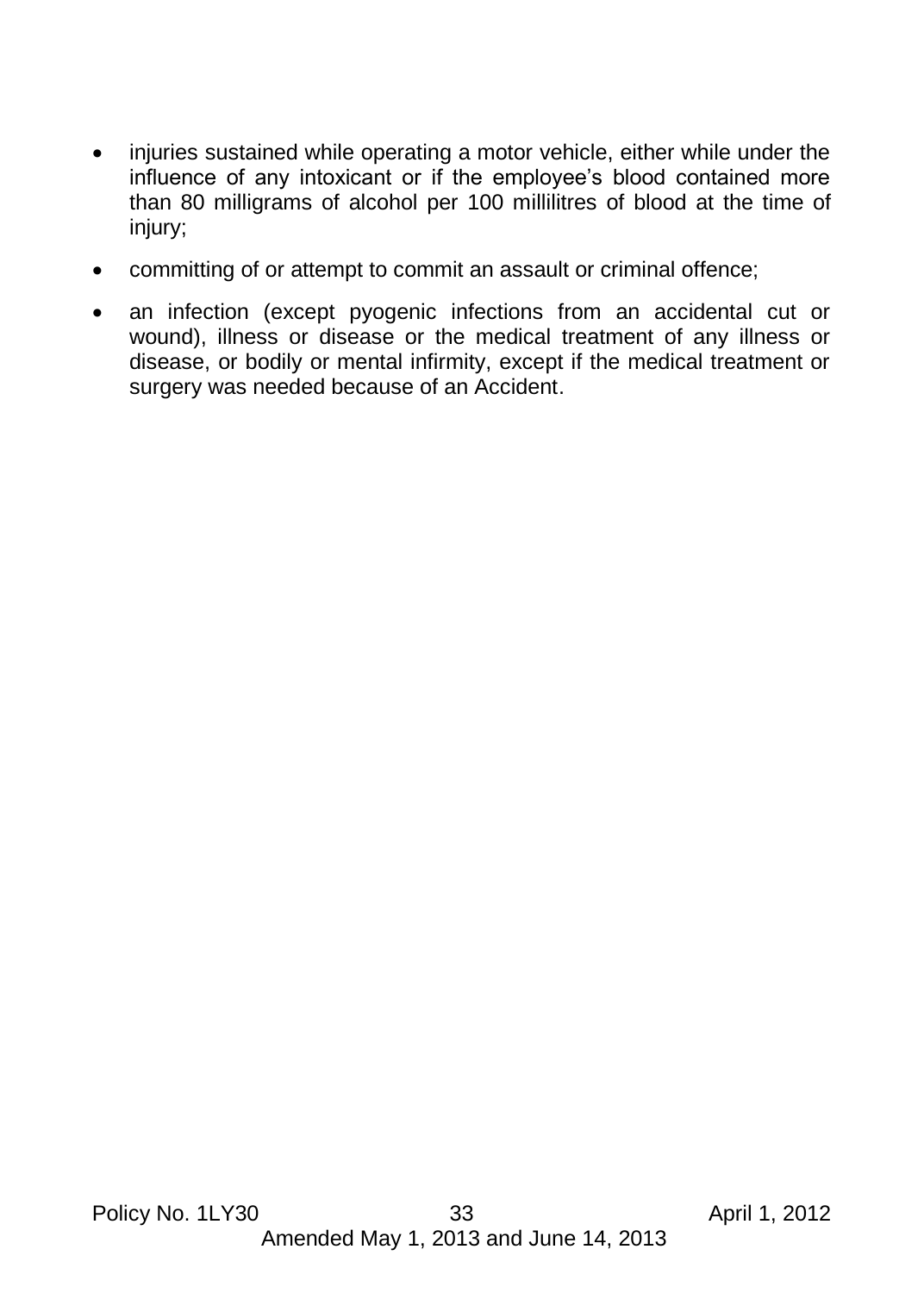# <span id="page-33-1"></span><span id="page-33-0"></span>**IN THE EVENT OF A CLAIM**

## **Notice of Claim**

- Written notice of Injury on which claim is based must be given to the Insurer within thirty (30) days after the date of the Accident resulting in such Injury.
- Such notice must be given in writing by or on behalf of the Insured Person, his beneficiary or the person who is entitled the indemnity under the Policy, as the case may be, to the Insurer at its Head Office, 2020 University Street, Suite 1800, Montreal (Quebec), H3A 2A5, or to any Regional Office of the Insurer or to any authorized agent of the Insurer, with particulars sufficient to identify the Insured Person whose loss is the basis of such notice.
- Failure to give such notice within the time provided in the Policy will not invalidate any claim if it is shown not to have been reasonably possible to give such notice during such time and that such notice was given as soon as was reasonably possible, but in no event later than one (1) year after the date of the Accident.

## <span id="page-33-2"></span>**Claim Forms**

The Insurer, upon receipt of such notice, agrees to furnish to the claimant such forms as are usually furnished by it for filing proof of loss. If such forms are not so furnished within fifteen (15) days after the Insurer's receipt of such notice, the claimant will be deemed to have complied with the requirements of the Policy as to proof of such loss upon submitting, within the time fixed in the Policy for filing proofs of loss, written proof covering the occurrence, character and extent of the loss for which claim is made.

## <span id="page-33-3"></span>**Proof of Loss**

Written proof of loss must be furnished to the Insurer within ninety (90) days after the date of Accident resulting in such loss. Failure to furnish such proof within such time will not invalidate any claim if it is shown not to have been reasonably possible to furnish such proof during such time and that such proof was furnished as soon as was reasonably possible, but in no event later than one (1) year after the date of the Accident.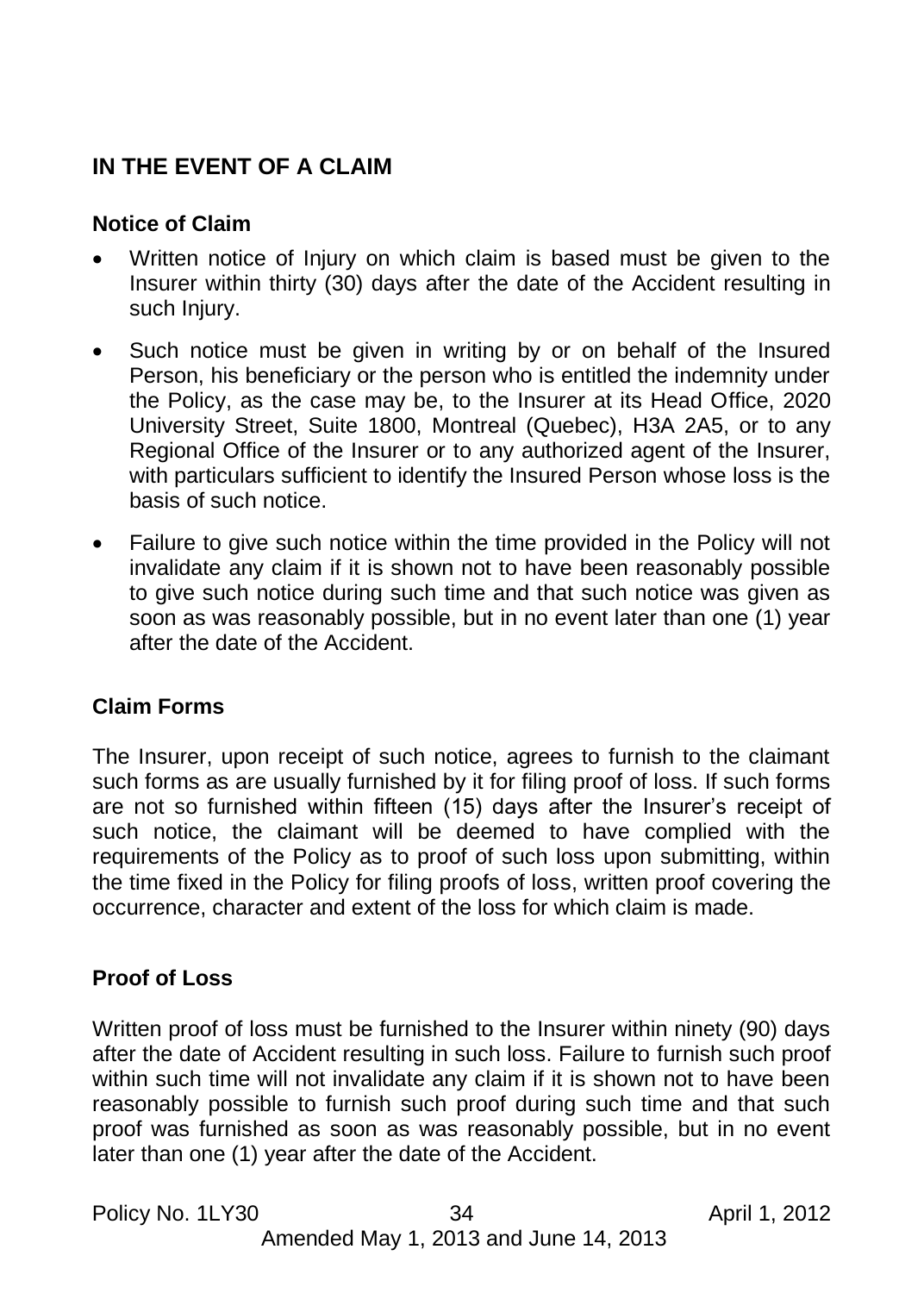## <span id="page-34-0"></span>**Physical Examination and Autopsy**

The Insurer will have the right and opportunity to examine, at its own expense, the person of the Insured Person whose loss is the basis of claim under the Policy, where and so often as it may reasonably require while it determines the validity of a claim hereunder, and in the case of death, the right and opportunity to require an autopsy where it is not forbidden by law.

#### <span id="page-34-1"></span>**Payment of Claims**

All indemnities provided in the Policy for loss will be paid after customary proof of loss satisfactory to the Insurer has been given in accordance with the requirements of the Policy. With respect to Insured Persons of the Policyholder for whom premium is paid in Canadian funds, all moneys payable under the Policy are payable in the lawful money of Canada. With respect to Insured Persons of a Policyholder who pays the premium in U.S. funds, all moneys payable under the Policy are payable in the lawful money of the United States of America.

#### <span id="page-34-2"></span>**Legal Actions**

Legal action will not be taken to recover indemnities under the Policy until sixty (60) days after proof of loss has been submitted to the Insurer in accordance with the requirements of the Policy. Thereafter, the claimant must take any legal action based on the Policy within one (1) year period [three (3) years in the province of Quebec] following submission of a proof of loss to the Insurer.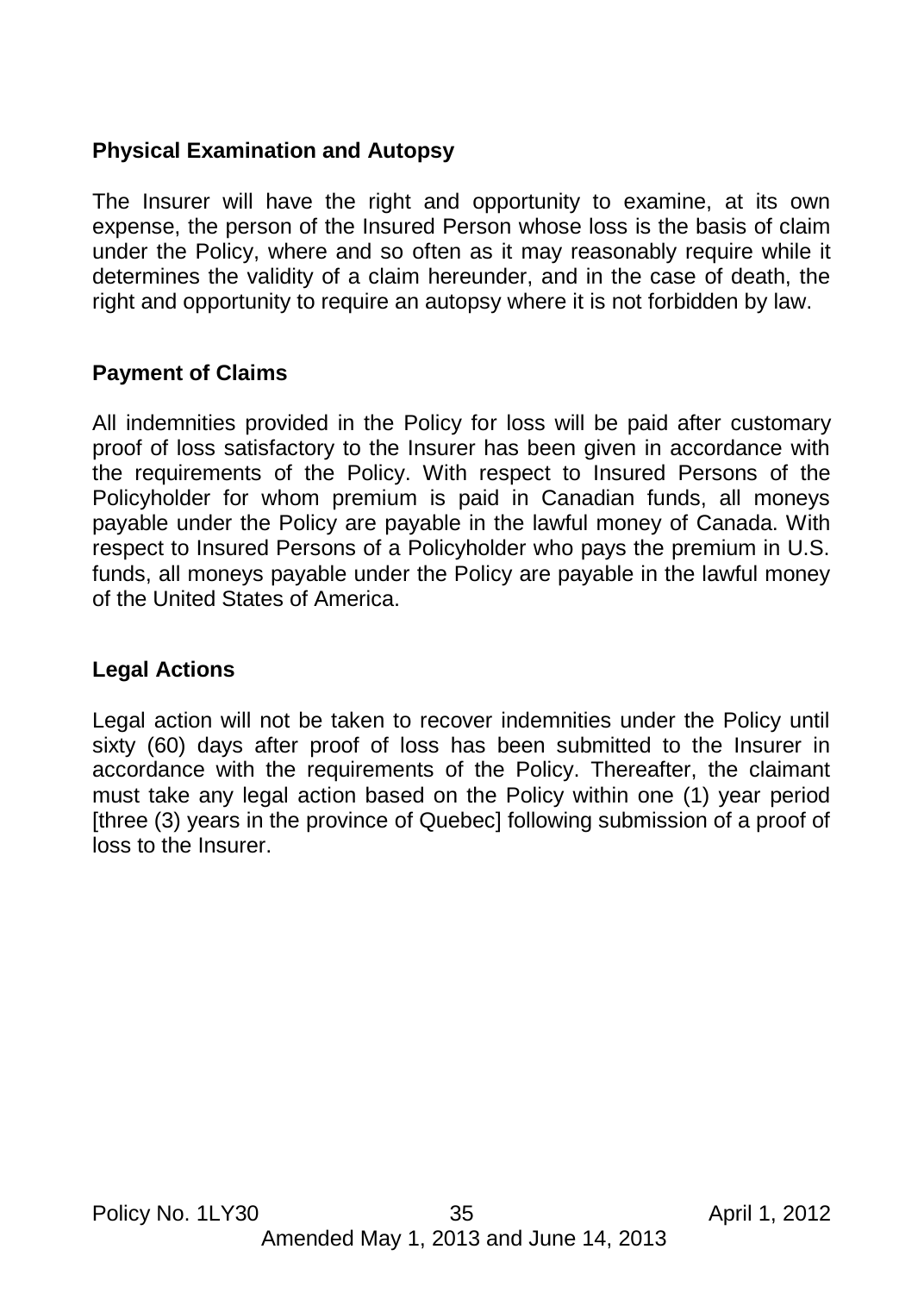# <span id="page-35-0"></span>**FREQUENTLY ASKED QUESTIONS**

## **1. Who is eligible for group Accidental Death and Dismemberment coverage?**

You are eligible under the program if you are a Canadian resident and an active benefit-eligible employee of Strathcona County and under the age of seventy (70).

## **2. When does individual coverage take effect?**

Your individual coverage will take effect:

- on effective date of the Policy, if you are insured under the previous policy on or prior to the effective date of the Policy;
- on the date described under the "Effective Date of Individual Coverage" section of this booklet, if you become eligible after the effective date of the Policy or on waiting period under the previous policy.

## **3. Who receives the Principal Sum insured upon death of the Insured Person?**

The Principal Sum will be paid to the beneficiary or beneficiaries designated in writing by you on your most recently signed enrollment form or beneficiary designation form on file with the Strathcona County, or if there is no such beneficiary designation, the sum insured will be paid to your estate.

#### **4. Who can change the beneficiary and how can this be done?**

You have the right to change your designated beneficiary or beneficiaries by changing the name(s) appearing on your most recently signed enrollment form or beneficiary designation form on file with the Policyholder.

#### **5. Are Accidental Death and Dismemberment benefit indemnities and Principal Sum taxable?**

No, Accidental Death and Dismemberment insurance proceeds and the Principal Sum are not taxable.